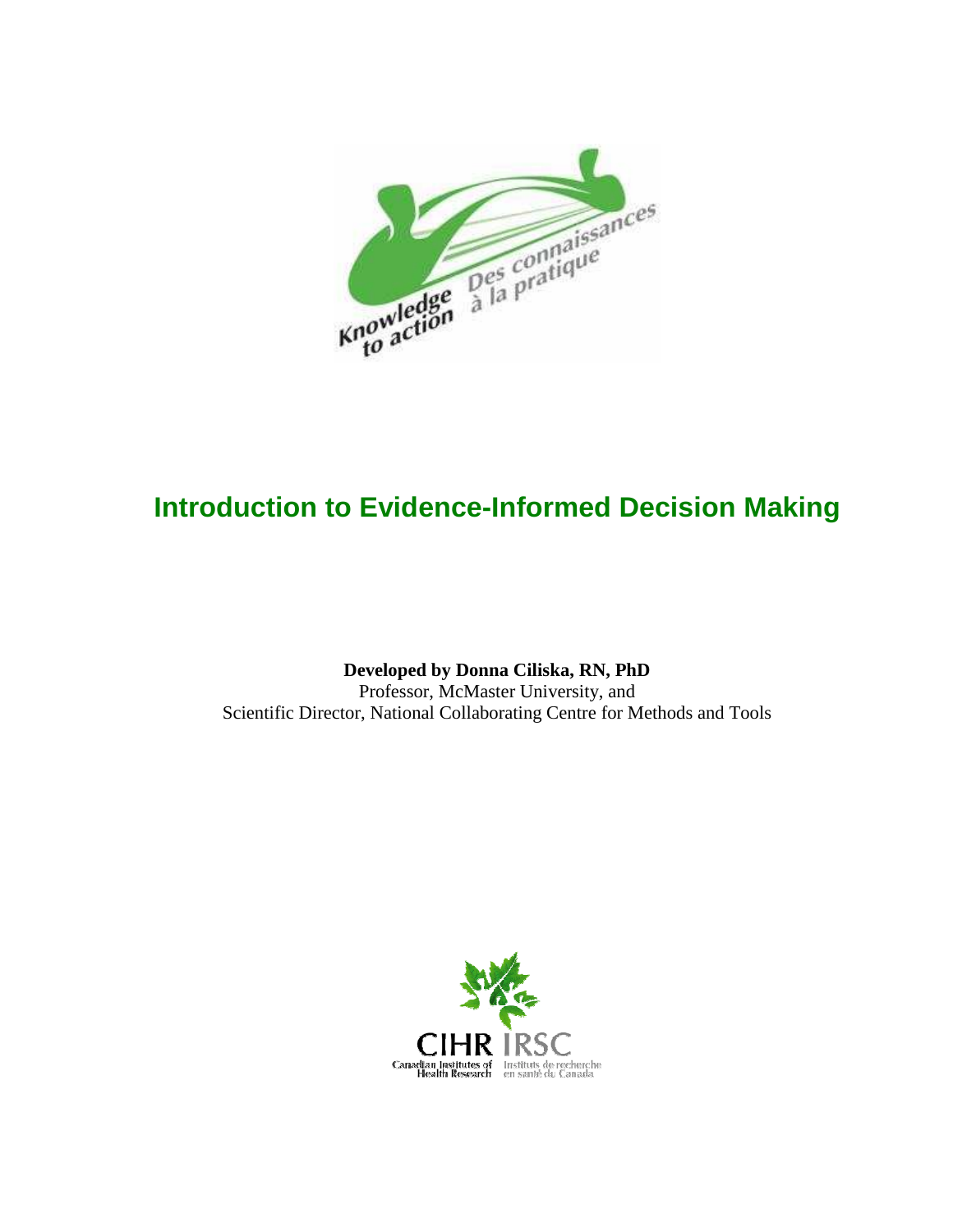# **Introduction to Evidence-Informed Decision Making**

### **How do I use this learning module?**

*Estimated total time*: 5 hours

**Objective:** To understand the components of evidence-informed decision-making.

**Process**: This module is built on a scenario that will allow you to understand and apply each stage of the Evidence-Informed Decision Making process. Once you read the scenario, you can go to any section. (Time estimates are in brackets).

**Links**: Each time you see the word scenario, it is linked to the actual scenario and will take you there if you click on it. Similarly, the key terms are linked to a definition in a glossary.

- 1. What is Evidence-Informed Decision making? Why bother? (0.5 hours)
- 2. Ask. How do I frame the question? (0.5 hours)
- 3. Acquire. How can I find the best evidence in five minutes or less? (1 hour)
- 4. Appraise. How can I decide if the particular study is good enough to apply? (0.5 hours)
- 5. Integrate. How do I decide which of multiple studies to use? (0.5 hours)
- 6. Adapt. How do I use the information from #5 in decision-making/policy brief? (1 hour)
- 7. Apply. How do I develop the implementation the plan? (0.5 hours)
- 8. Analyze. How do I evaluate if the plan worked? (0.5 hours)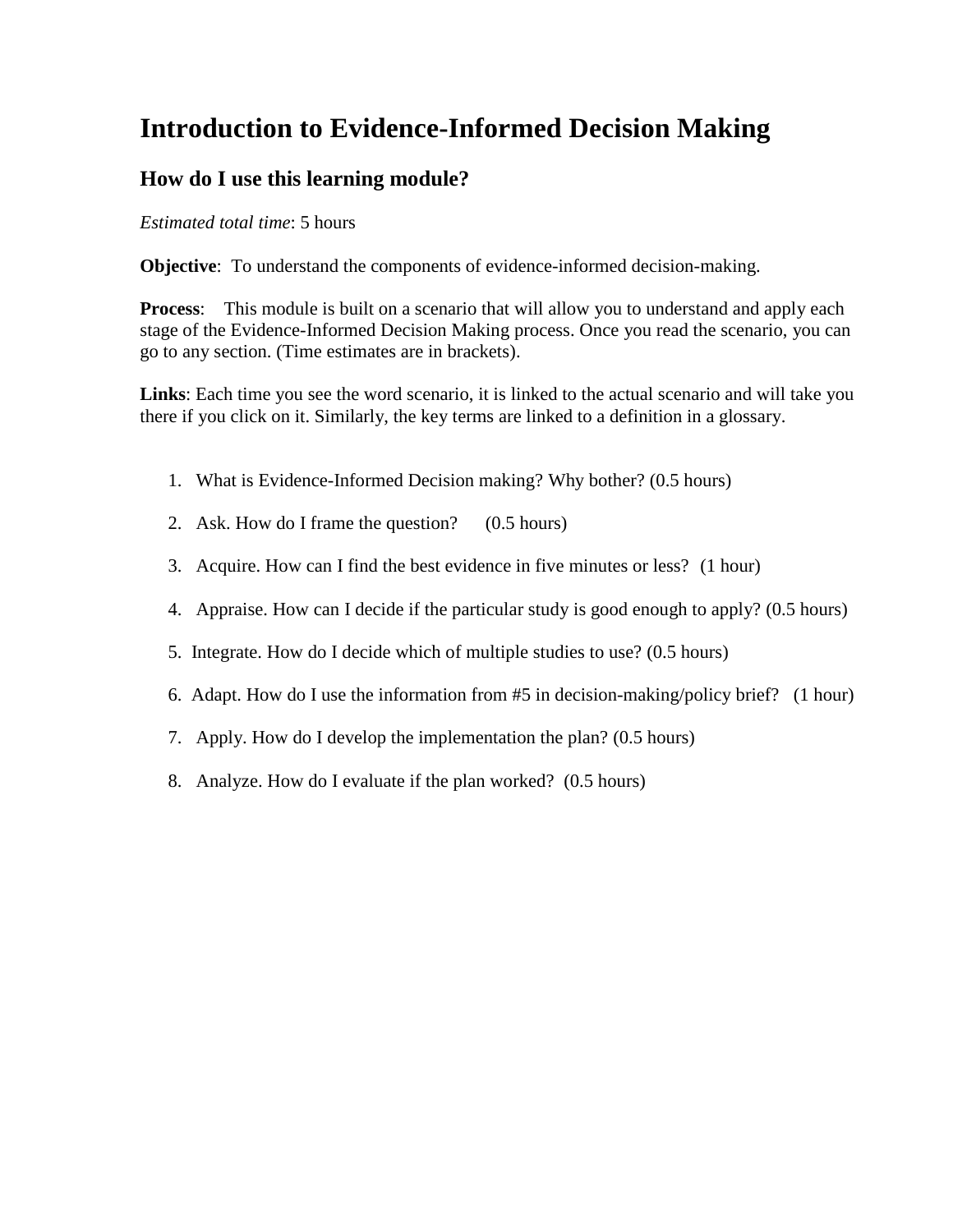

#### **Scenario**:

*Obesity is on the rise in Canada. You have been invited to be part of a national panel of practitioners, researchers, and program-level and government-level policy makers drawn together for a "think tank" to come up with 'evidence-informed' recommendations for the prevention of obesity in children. Your own expertise is related to school-based programs for children in primary schools (roughly 5-13 yrs old). You have heard the words 'evidenceinformed decision-making' but, before you go to the panel, you want to be sure you understand the process. You find this on-line educational module to help you!*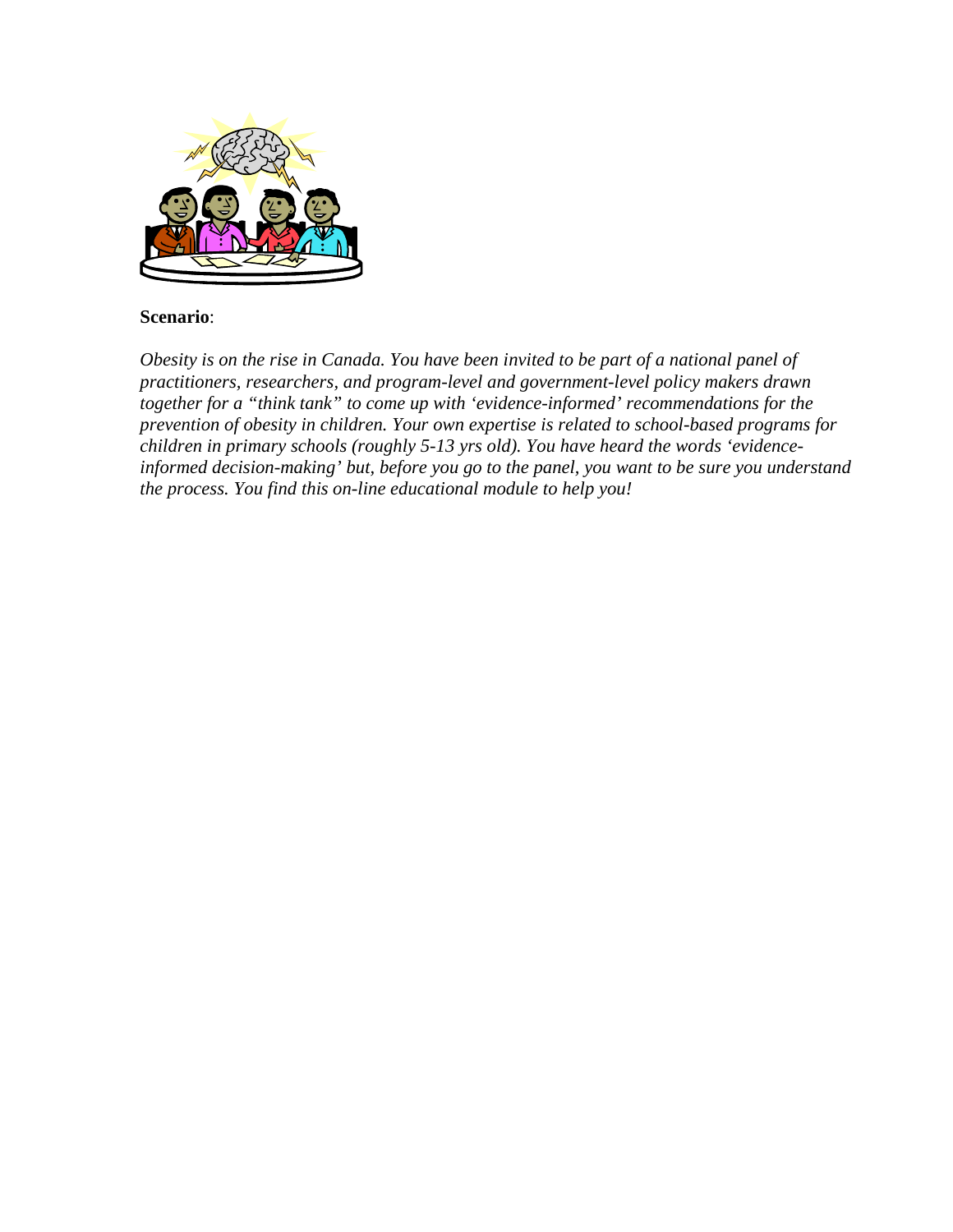# **Part 1. What is Evidence-Informed Decision making? Why bother?**

(0.5 hours)

Consider:

- $\triangleright$  Billions of dollars are spent annually on health-related research
- $\triangleright$  It takes approximately fifteen years to get research into recommended policy and 40% implementation in practice (Antman et al, 2001)
- 30-50% of people received recommended care (Schuster et al, 1998)
- $\geq 30-40\%$  of patients do not get treatments of proven effectiveness (Grol, 2001)
- $\geq 20-30\%$  of patients received acute care that was not needed or that was potentially harmful (Schuster et al, 1998)

Is there any reason to believe it is any different in your own area of expertise?

These statistics give you some perspective on the current research ► practice gap

that exists. The evidence-based medicine (EBM) movement was born of the realization of the gap, and began an effort to bridge the



A brief history:

EBM as a term was first coined by Gord Guyatt in 1992, and a commonly used definition was offered by Dave Sackett and colleagues:

*"the conscientious, explicit and judicious use of the current best evidence in making decisions about the care of individual patients"* (Sackett, 1996)

The Evidence-Based Medicine Work Group, under the leadership of Guyatt, published a series of 25 articles for the Journal of the American Medical Association (JAMA) between 1993 and 2000 that outlined criteria to evaluate current evidence to support clinical decisions. These *Users' Guides* have formed the basis of most of the critical appraisal tools that exist and were revised and published together in book form (Guyatt & Rennie, 2002). EBM was recently named one of the top ten most important innovations in health care in the last 150 years, in a poll held by the British Medical Journal (BMJ), arguing that EBM allows the other innovations to be implemented.

EBM has expanded to include many disciplines such as evidence-based nursing, veterinary medicine, dentistry, policy-making and pastoral care. In every case, evidence-based healthcare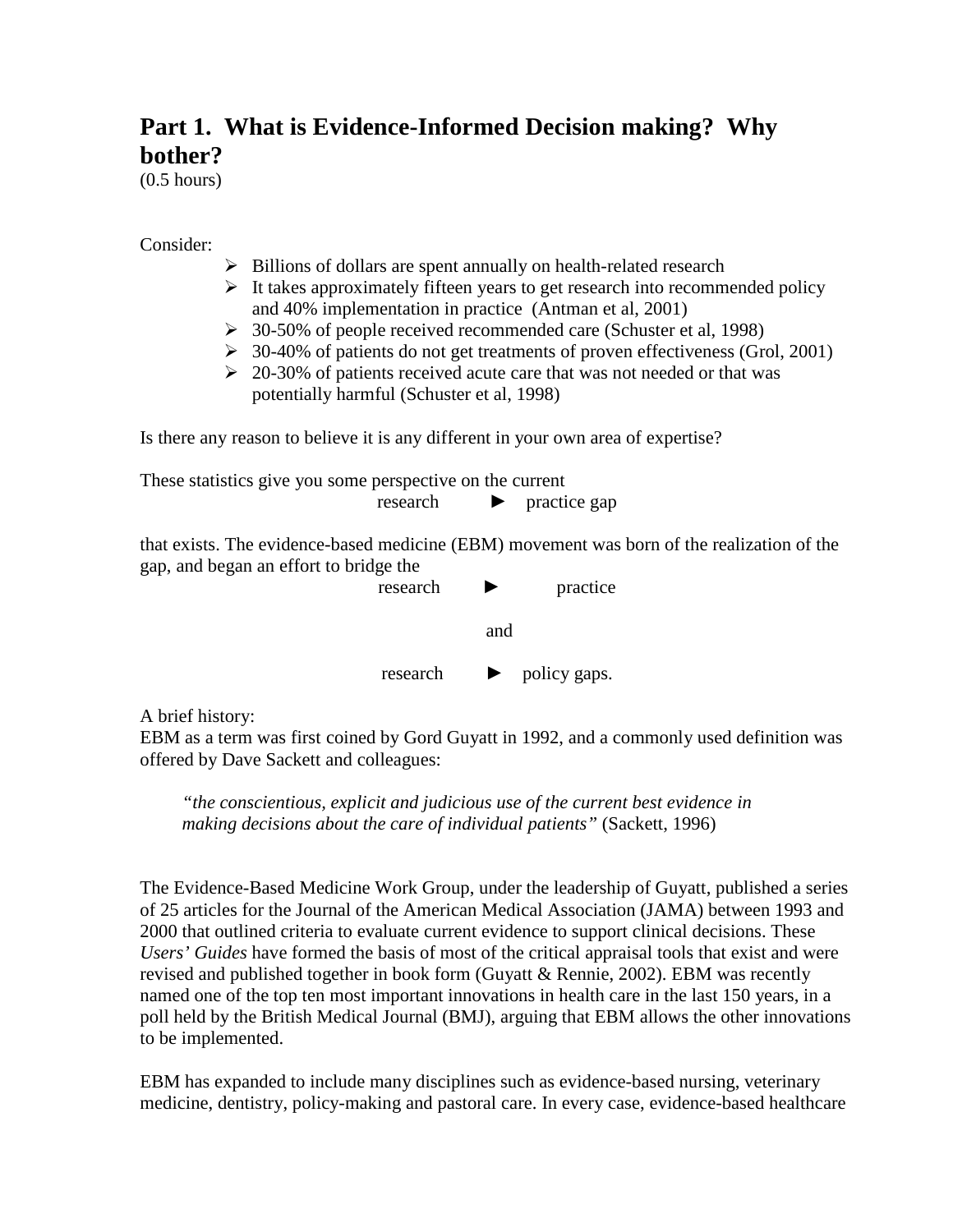involves practitioners or policy makers using their expertise to combine the best available evidence, knowledge of available resources with patient or population circumstances, values and preferences in decision-making.

How could you argue with the goal of bridging that research ► practice gap?

There has been a backlash to EBM related to the strongly held myth that the only acceptable evidence is from randomized controlled trials or meta-analyses. We have begun to use the term '*Evidence-Informed Decision Making'* (EIDM) to attempt to get beyond some resistance to EB practice, and to connote that other types of evidence are useful in making decisions.

In your reading of other material, you will see many other terms such as *knowledge translation* or *knowledge exchange*. In a project to set up search terms to find this literature, Ann McKibbon and colleagues at McMaster University have come up with over *60* terms for this idea of getting research evidence into practice and policy! Just think of them as terms related to this enterprise of getting the research evidence into decision-making.



**Practice!** 

Take a few minutes to jot down some answers to the following questions.

- 1. What are the barriers for you in getting research evidence into your work (whether patient care, program design, policy design or research study design)?
- 2. What are the blocks that have to do with you?
- 3. What are the blocks that have to do with your job design?
- 4. What are the blocks that have to do with your organization?
- 5. What are the blocks that have to do with your community?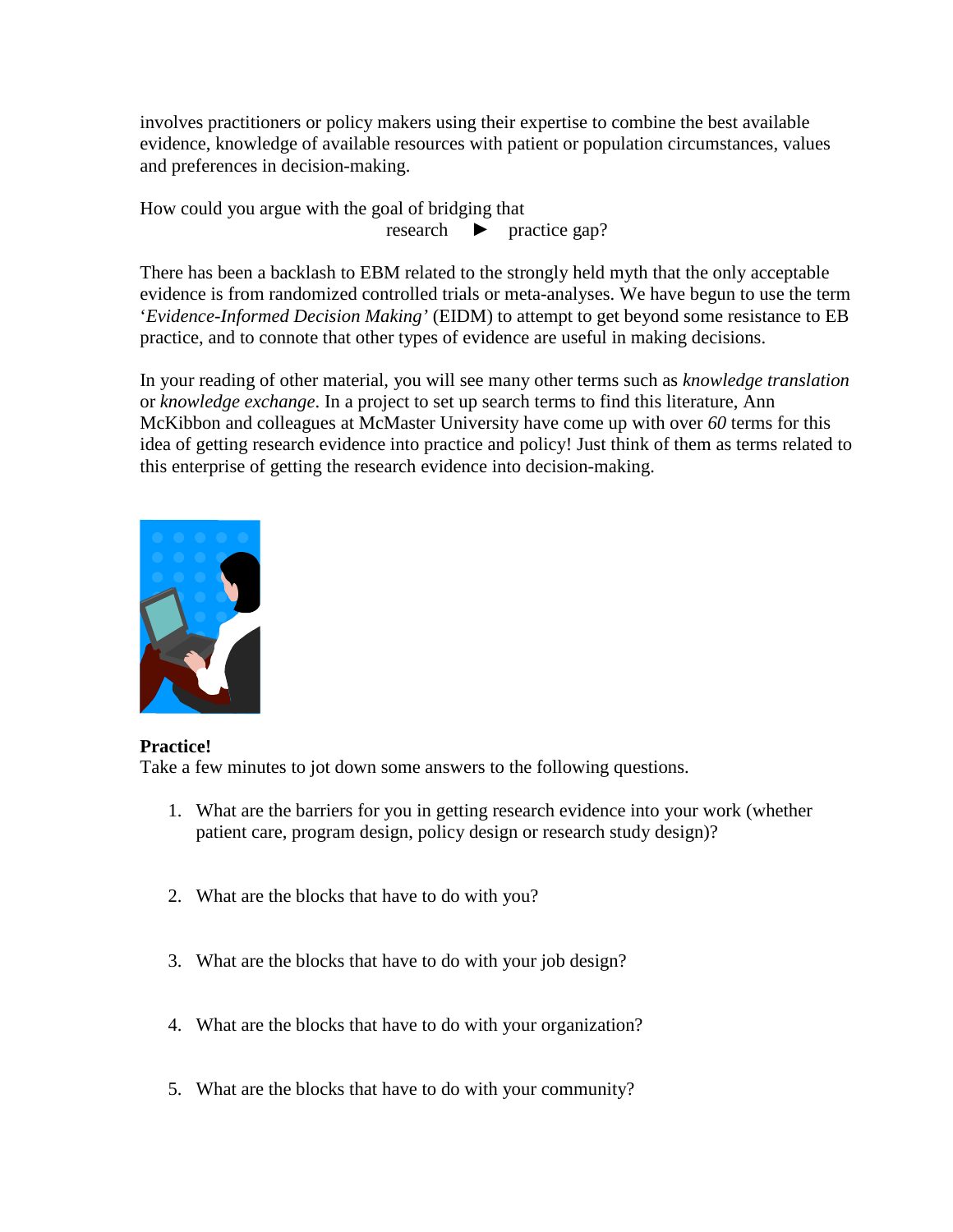#### Barriers:

Much research has gone into studying the barriers to using research evidence in practice. Here are the big ones:

- $\triangleright$  Time
- $\triangleright$  Inability to access research
- $\triangleright$  Inability to understand the language of research
- $\triangleright$  Lack of critical appraisal skills
- $\triangleright$  Lack confidence in making change based on research evidence
- $\triangleright$  Lack of sense of control over practice
- $\triangleright$  Culture resistance to change, decisions based on history
- $\triangleright$  Lack of organization valuing or supporting evidence-based practice
- $\triangleright$  Lack of consensus on what constitutes evidence.

*NOTE: many hours have been spent debating what constitutes evidence. There are many different definitions from many different disciplines. In the context of this learning module, the term 'research evidence' will be used when discussing studies. Otherwise, 'evidence' will connote the broader definition, including other forms of knowing.* 

A few studies have looked at characteristics that influence whether or not a change in practice happens as a result of new research evidence. They have to do with issues related to the:

- $\triangleright$  Individual e.g., age, education, years in same position
- $\triangleright$  Organization e.g., size, complexity, research done in that organization, affiliation with a university
- Environment e.g., rural/urban, university or research centre in geographic area.
- $\triangleright$  Evidence itself e.g., complexity, difference from current practice, resource requirements.

So we are beginning to know what is blocking us from putting evidence into practice. How do we get beyond those barriers? There are some active areas of research, today, on how to change practice and less on how to get research evidence into policy. More on that in section 7, "Apply".

#### **How does knowledge get research evidence into practice and policy?**  - **the CIHR (2007) Knowledge to Action Framework**

Graham and colleagues developed a framework entitled "Knowledge to Action" to integrate knowledge creation and application (Graham et al., 2006). They described a knowledge "funnel" where knowledge is created, aggregated, distilled and tailored into clear and practical products for use in the field. Central to the *Knowledge to Action* Process is that, at each phase of knowledge creation, producers customize knowledge products to the unique needs of potential users. A process of collaboration throughout the process, including the question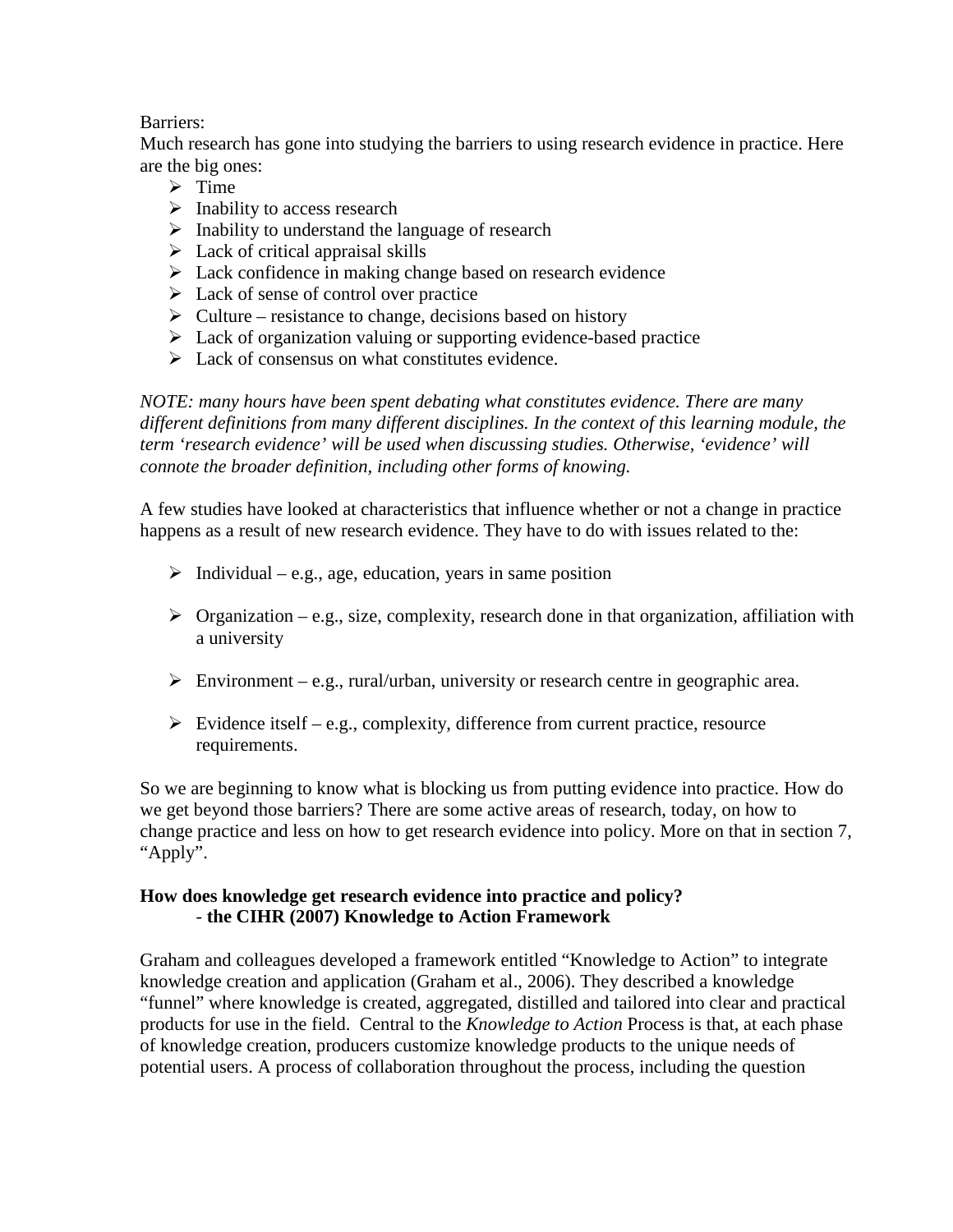phase, has the potential to make the research more meaningful and useable for practitioners, managers and policy developers.

The *action* cycle circles the knowledge creation funnel. The action cycle contains 7 activity phases that are recommended to support the "translation" of knowledge to users. The activities are taken from a review of 60 theories of planned action (Graham et al 2006).

The model recognizes the nonlinear process of knowledge translation: the authors expect that each action phase can be influenced by the preceding action phases, and by feedback between the phases.

You will see that this model fits with the steps of Evidence-informed decision-making. As a clinician, manager or policy-maker, you will be starting with the box at the bottom of the diagram – identifying a problem, identifying, reviewing and selecting knowledge, then moving to the left on the circle, adapting the knowledge to the local context, considering barriers to the implementation, selecting interventions, monitoring their use and evaluating outcomes. The final stage feeds back to where we started –with the identification of problems.

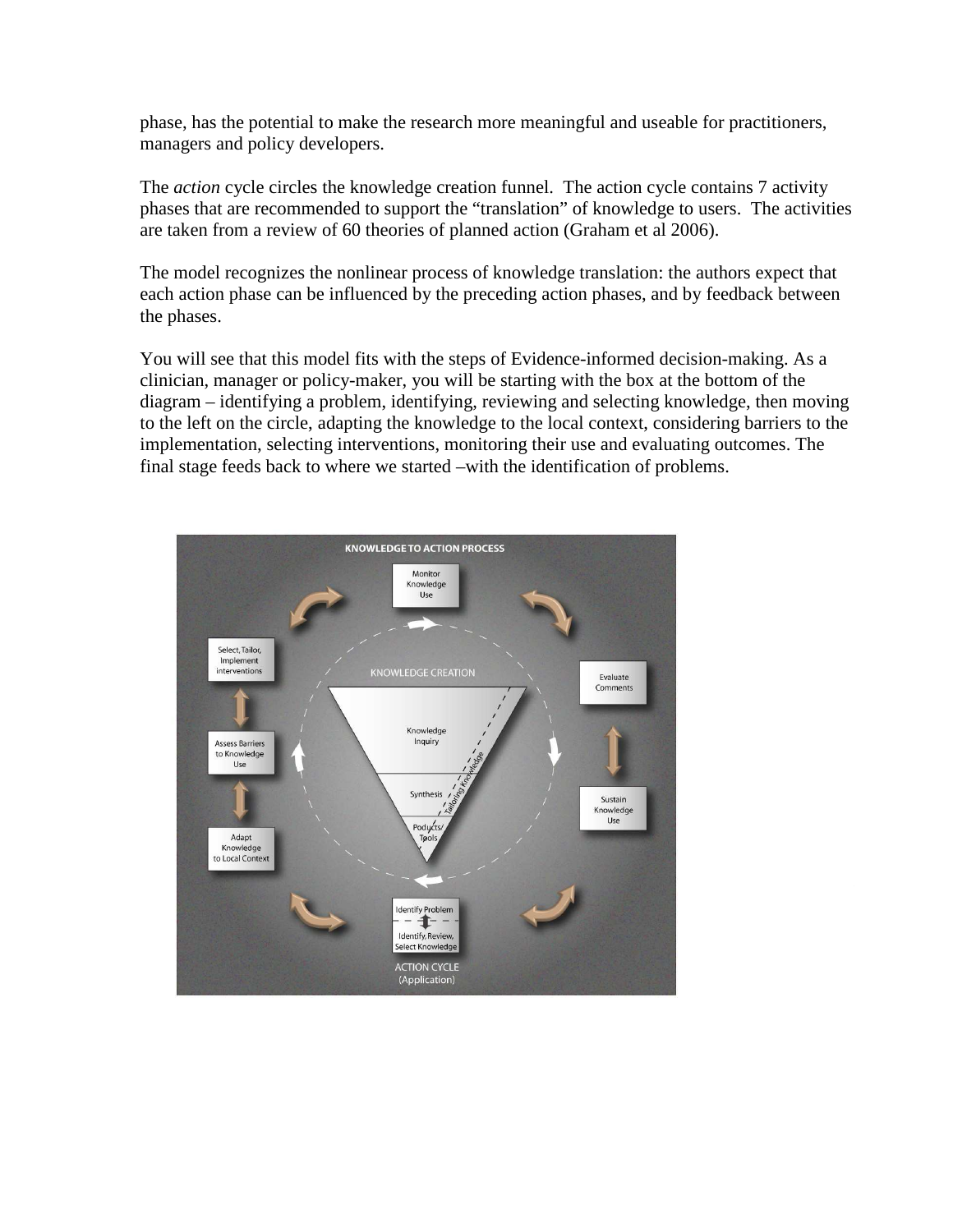

Canadian Health Services Research Foundation. Promising Practices in Research Use. http://www.chsrf.ca/promising/index\_e.php

You will find a growing repository of papers related to people, processes and structures that could help healthcare organizations make better use of evidence.

Canadian Institutes of Health Research (CIHR). About Knowledge Translation. http://www.cihr-irsc.gc.ca/e/29418.html Provides definitions, further elaboration of the 'knowledge cycle" and examples of CIHR initiatives.

Centre for Evidence-Based Medicine, Oxford. What is EBM? http://www.cebm.net/?o=1014

#### **References**

- Antman, E.M., Lau, J., Kupelnick, B., Mosteller, F., Chalmers, T.C. (2001). Acomparison of results of meta-analyses of randomized control trials and recommendations of clinical experts. Treatments for myocardial infarction. JAMA. 1992 Jul 8;268(2):240-8.
- Graham, I., Logan, J., Harrison, M.B., Straus, S.E., Tetroe, J., Caswell, W., & Robinson, N. (2006). Lost in Translation: Time for a Map? *The Journal of Continuing Education in the Health Professions, 26*(1), 13-24.
- Grol, R. (2001). Successes and failures in the implementation of evidence-based guidelines for clinical practice. *Medical Care, 39, 8* (S2), II46-54.
- Guyatt, G. & Rennie, D. (Eds) (2002). *Users' Guides to the Medical Literature: A manual for Evidence-Based Clinical Practice*. American Medical Association.
- Sackett. D.L., Rosenberg, W.M., Muir-Gray, J.A., Haynes, R.B., & Richardson, W.S. (1996). Evidence-based medicine: what it is and what it isn't. *BMJ, 328*, 535-536
- Schuster, M.A., McGlynn, E.A., & Brook, R.H. (1998). How Good Is the Quality of Health Care in the United States? *Milbank Quarterly, 76* (4), 517-563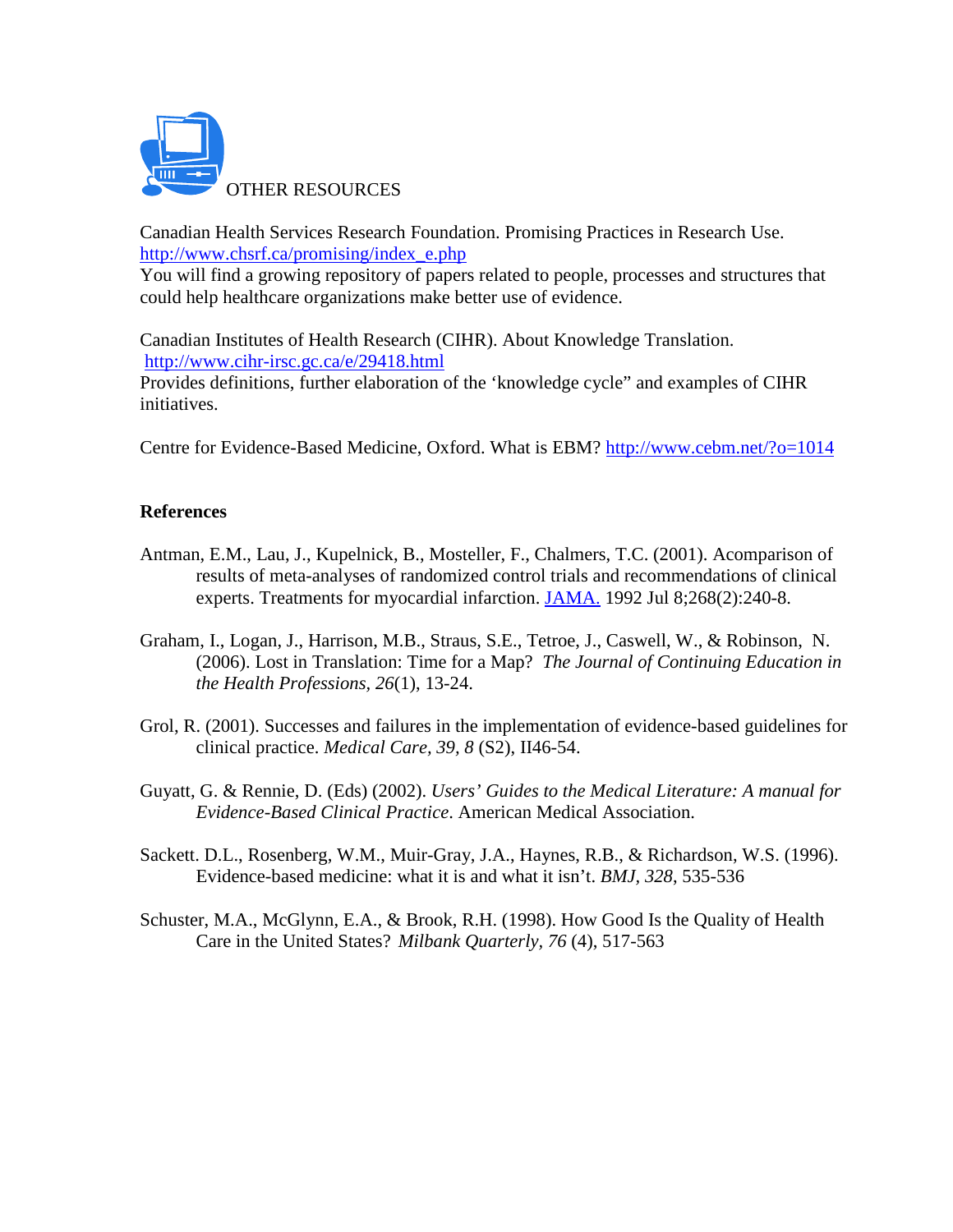### **Part 2. Ask. How do I frame the question?**

(0.5 hours)

The first stage of evidence-informed decision-making is to frame the question. Using the scenario about developing recommendations regarding prevention of obesity in children, you decide to update your own knowledge.

- 1. You search PubMed on *obesity* and get 17,826 hits. Not a chance you are going there!
- 2. You try to limit your search by adding *children*, resulting in 15, 238 hits. Still no way you can get through those. Most people give up at this stage, and decide to go with whatever studies they have in their personal files.

Practice, research and policy questions can be of many types – incidence/prevalence; burden of suffering and quality of life, experience and meaning of illness, causation, harm, assessment (or diagnosis), prognosis, costs. Frequently, however, most of us are concerned with effectiveness of therapy or interventions.

When considering intervention or therapy questions, you can use the following **PICO** format to help you be very specific about your question. This also helps to formulate your search of the research evidence.

**P** atient / **P** opulation

Who are the people involved –individuals, families, populations? Age? Specific problem or prevention issue?

#### **I** ntervention

What specific preventive, therapeutic, health services strategies are you considering?

#### **C** omparison

What is current 'usual care' or 'usual circumstance' or 'standard of care'?

#### **O** utcome

What are the patient or population level outcomes of most significance?

When looking at *context* or *experiences*, these questions are best answered by qualitative research, so the **P S** question frame is used:

#### **P** atient / **P** opulation

Who are the people involved –individuals, families, populations? Age? Specific problem or prevention issue?

#### **S** ituation

What circumstances or experiences do you want to know about?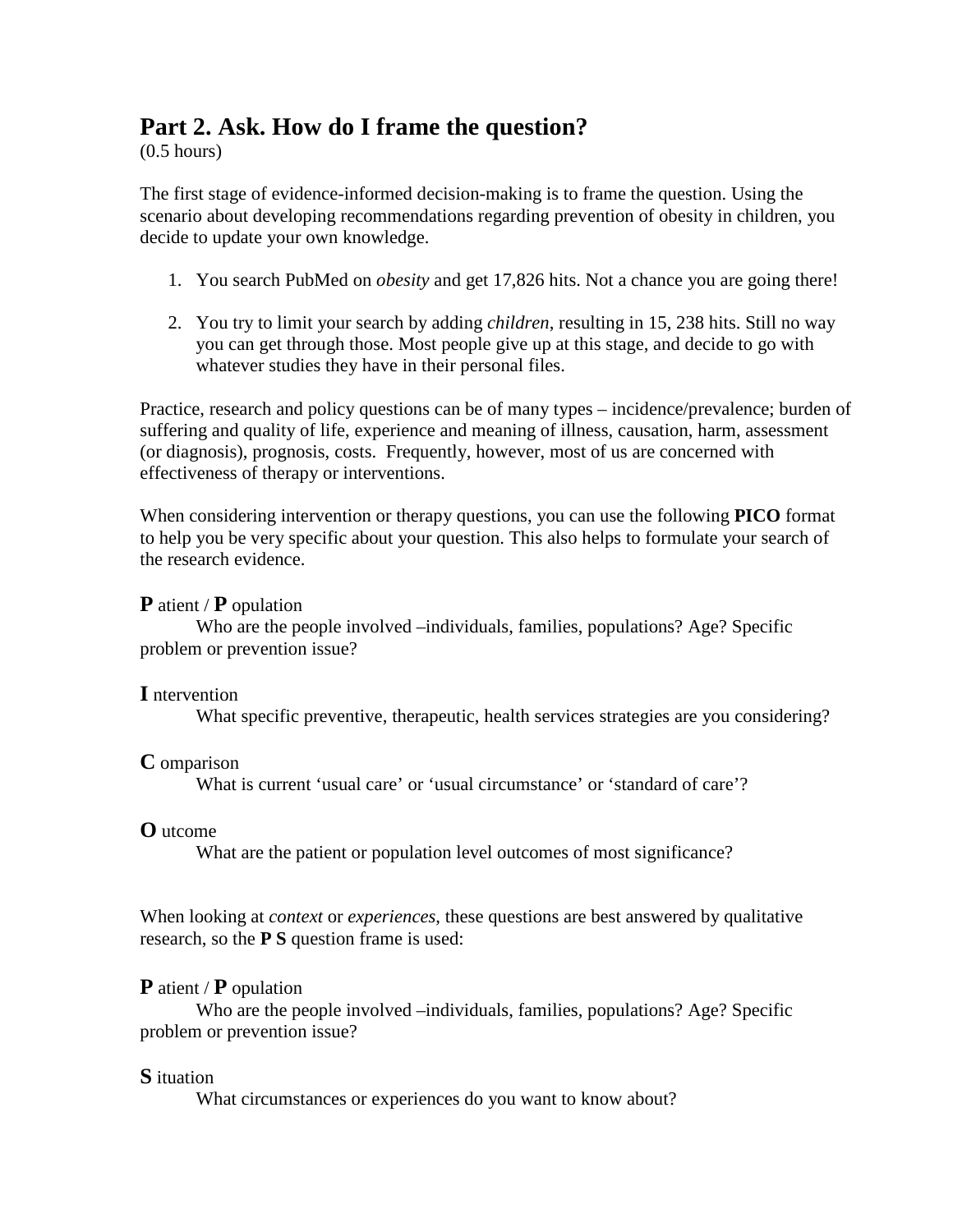

#### **Practice!**

1. Using the scenario about developing recommendations regarding prevention of obesity in children, you decide to update your own knowledge related to school-based interventions. How will you frame the question? Jot down how you would apply the PICO format before going on to the next page:

**P** atient / **P** opulation

**I** ntervention

**C** omparison

**O** utcome

2. From your answers, compose a focused question with all the above parameters.

#### 3. Possible answer:

| <b>P</b> atient / <b>P</b> opulation: | school children, aged 5-12                                                                 |
|---------------------------------------|--------------------------------------------------------------------------------------------|
| I ntervention                         | addition of a daily physical activity program                                              |
| <b>C</b> omparison                    | usual health and physical education curriculum alone                                       |
| <b>O</b> utcome                       | rate of obesity, rate of overweight, mean body-mass index (BMI),<br>mean weight for height |

So you might write the question as:

*What is the effectiveness of daily physical activity programs done in the schools, compared to the usual health and physical education curricula alone, on the rate of obesity in school children?*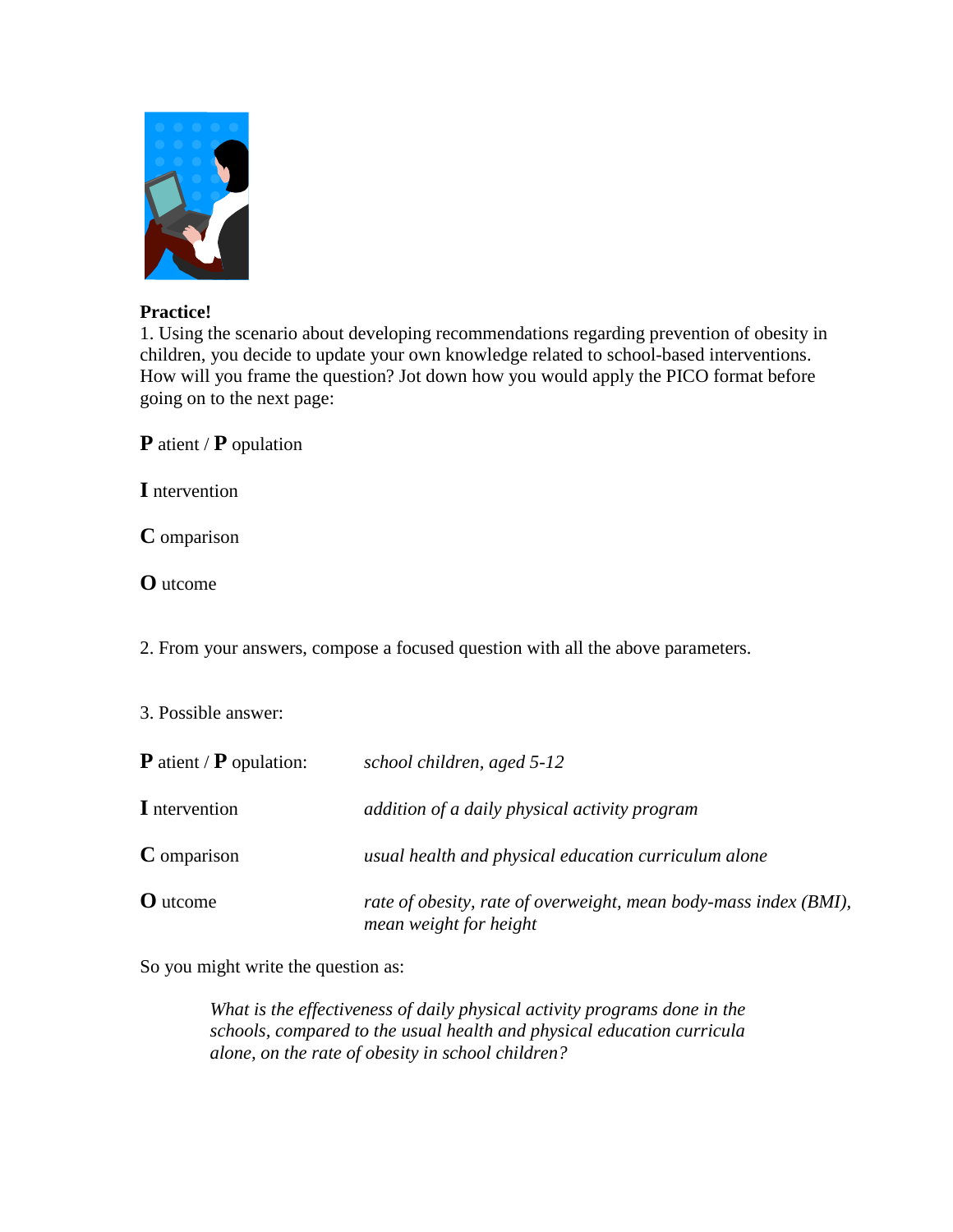4. A related qualitative question might be:

**P** atient / **P** opulation obese school children

**S** ituation school physical activity program

You might want to know if obese children are teased or ridiculed by other children or teachers when they participate in physical activity programs. Do they experience discrimination? Are they made to feel inadequate?

One possible qualitative question (phenomenology) would be:

*What is the experience of school children when they participate in physical activity programs at school?*



Duke University Medical Center Library and Health Sciences Library, UNC-Chapel Hill. The well-built clinical question. http://www.hsl.unc.edu/Services/Tutorials/EBM/Question.htm

#### **References:**

Fineout-Overholt, E., & Johnston, L. (2005). Teaching EBP: Asking searchable, answerable clinical questions. *Worldviews on Evidence-Based Nursing, 2,* 157-160.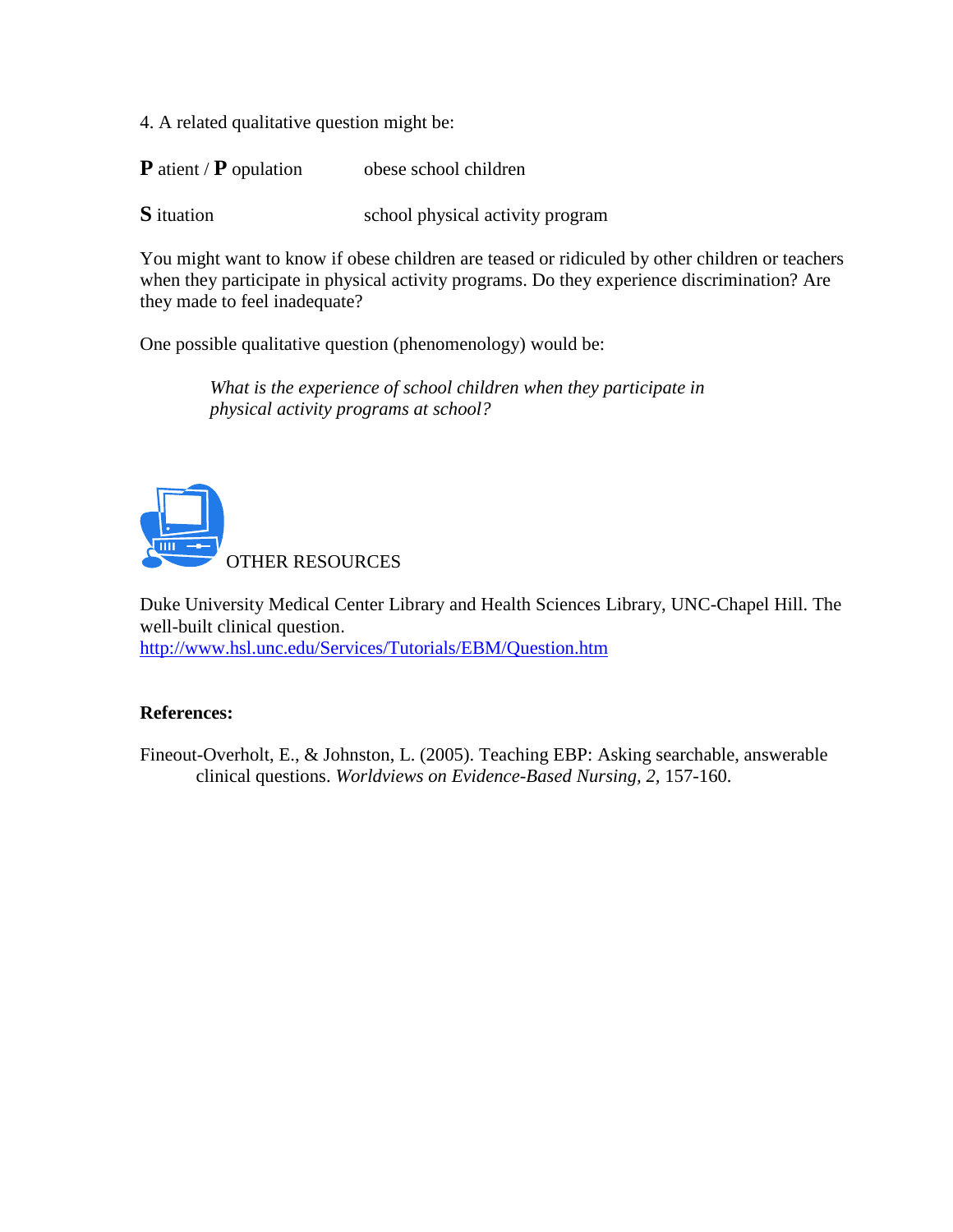### **Part 3. Acquire. How can I find the best evidence in 5 minutes or less?**

(0.5 hours)

Using the question you framed in Part  $2 -$ 

*What is the effectiveness of daily physical activity programs done in the schools, compared to the usual health and physical education curricula alone, on the rate of obesity in school children?* 

– how would you begin a search to get yourself the best evidence?

As mentioned in Part 2, just searching PubMed on obesity or obesity in children yielded over 15,000 hits. One of the downsides of the information age is clearly information overload!

A hierarchy of quantitative evidence has been proposed to indicate that some study designs are considered stronger, that is, more free of bias, than others. No study of people, designed by people, could ever be totally free of bias, but as you go down the hierarchy, there is a likelihood of greater bias. The use of this hierarchy has led to one of the unfortunate myths of evidence-informed decision making, that only systematic reviews or randomized controlled trials can be considered evidence. The reality is that all study designs are forms of evidence. When you are making a decision about instituting a change in practice or policy, however, you would want to use the evidence from the highest point in the hierarchy that you could find. For some questions, that may very well be case control studies or expert opinion!

*Hierarchy of quantitative evidence*  Systematic reviews of randomized controlled trials Randomized controlled trials Systematic reviews of nonrandomized or cohort studies Cohort studies Case control studies Case series Case report Ideas, editorials, opinions Animal research Invitro (test tube) research

**A** It is very important to note that this hierarchy does NOT include qualitative research. Qualitative research answers questions about experience or meaning. It is a parallel to the hierarchy of quantitative evidence.

Brian Haynes has described a pyramid (the 5S Pyramid), for finding the best evidence with the least amount of time and effort (Haynes, 2007).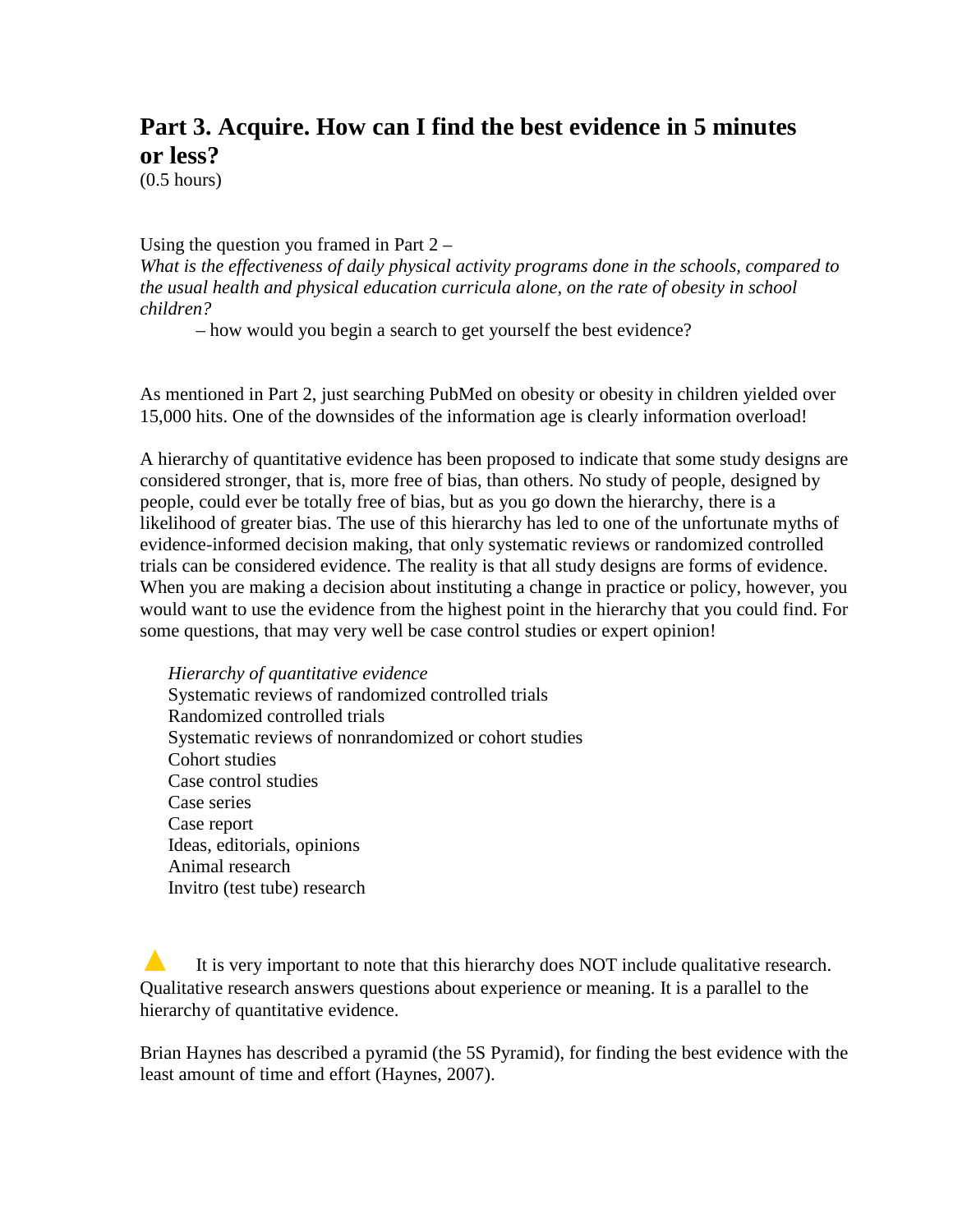

The 5S Pyramid Adapted from B. Haynes (2007).

**Systems** are electronic systems that might be so sophisticated as to be linked to patient records and prompt practitioners regarding guidelines for care (e.g., what tests to order or what interventions need to be done). For example, for a patient with type II diabetes, it would prompt the care-giver that blood work, eye exam, foot exam and diet review need to be done.

The systems level also includes guidelines. You can access guidelines from sites such as the National Guidelines Clearinghouse (www.guidelines.gov) or the Registered Nurses' Association of Ontario Best Practice Guidelines (www.rnao.org). Many of the guidelines are free full-text.

**Summaries** are usually text-based and are related to a specific disease or condition. An example includes Clinical Evidence (www.clinicalevidence.com). Unfortunately, you must subscribe either individually or via an institution.

**Synopses** are brief reports (1-2 pages) of pre-appraised individual studies or systematic reviews which give key methodological details and results, along with an expert commentary on issues of applying the results in practice. Examples of synopses are found in the evidencebased journals (eg: Medicine, Nursing, Dentistry, Health Policy). There are currently 23 such journals. For example, see Evidence-Based Nursing (www.evidencebasednursing.com) or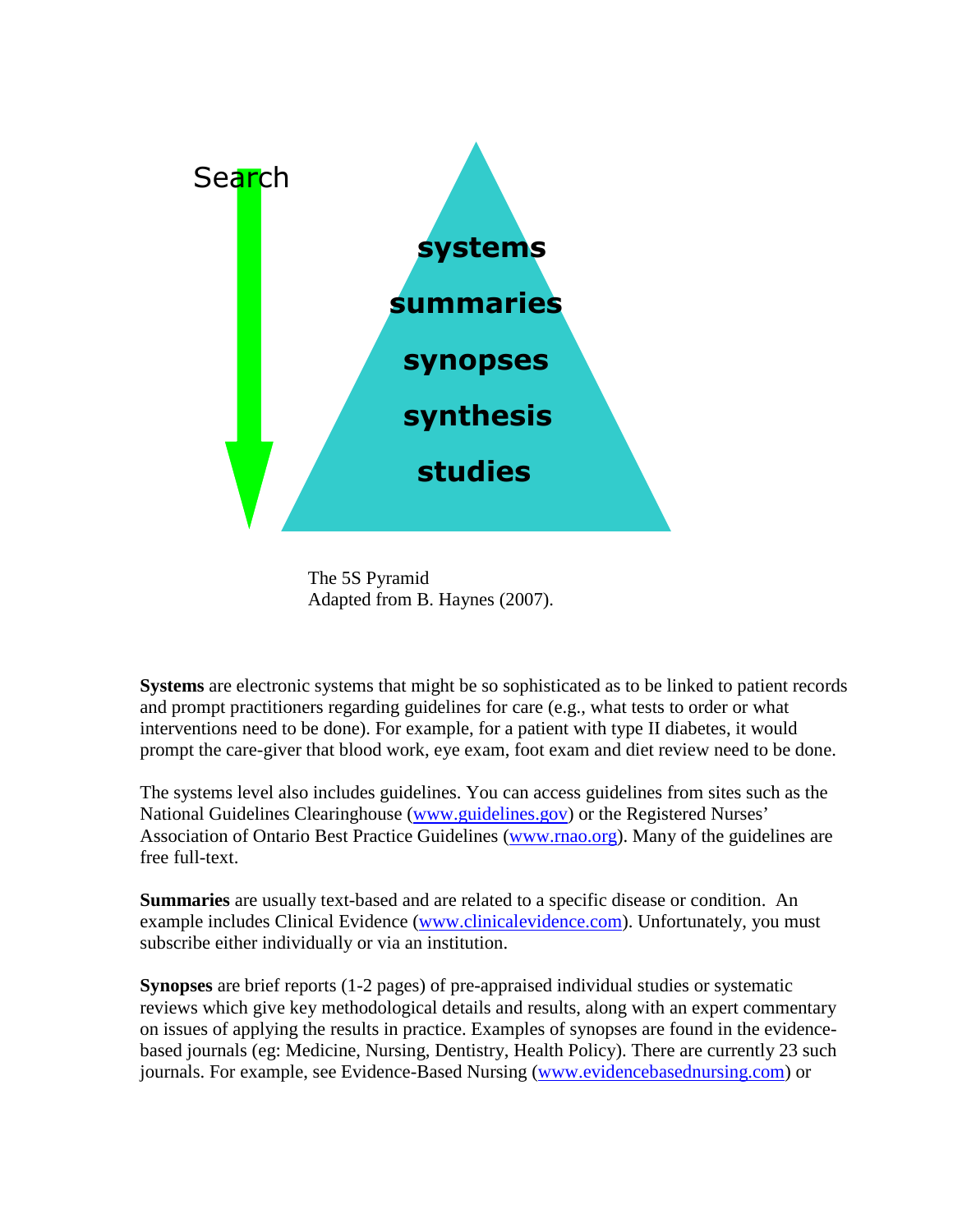Evidence-Based Dentistry (http://www.nature.com/ebd/index.html). Some of these are open access, whereas others require a subscribtion, either individually or via an institution.

**Syntheses** include systematic reviews of all studies that could be found on a particular focused question. These include The Cochrane Library (www.chochrane.org), the Agency for HealthCare Research and Quality (AHRQ) Evidence-based Practice Centre Reviews (http://www.ahrq.gov). Both groups have similar, rigorous methods for review.

Another source for systematic reviews and summaries about interventions related to public health in Canada is the Effective Public Health Practice Project (http://old.hamilton.ca/phcs/ephpp/ReviewsPortal.asp). Further, Health-Evidence.ca (http://www.health-evidence.ca) rates reviews that are relevant to public health in Canada, summarizes them and provides recommendations for practice and policy that arise from the reviews.

**Studies** are individual studies related to a particular focused question. There are several searchable databases that would help you find individual studies. The most used in Canada include Medline, PubMed and CINAHL, but there are many other specialized databases. PubMed is good to know as it is a free-access version to Medline, found at http://www.ncbi.nlm.nih.gov/sites/entrez?db=pubmed). PubMed provides a full citation and abstract, as well as links to any full-text articles that are free to the public.

As mentioned in Part 2, when we searched PubMed for any type of study related to obesity in children, we came up with over 15,000!

#### **Exploring search strategies**

Using the search Pyramid above, start any search from the top.

Back to the question from our scenario: *What is the effectiveness of daily physical activity programs done in the schools, compared to the usual health and physical education curricula alone, on the rate of obesity in school children?* 

#### **1. Systems:**

Most of us do not have sophisticated systems where we work but we can get free on-line access to guidelines. If you find a well-done guideline that was recently published, you might start and end your search there!

Open up another window in your browser so that you can keep this window open and search for some information at the same time. In your  $2<sup>nd</sup>$  window, go to www.guidelines.gov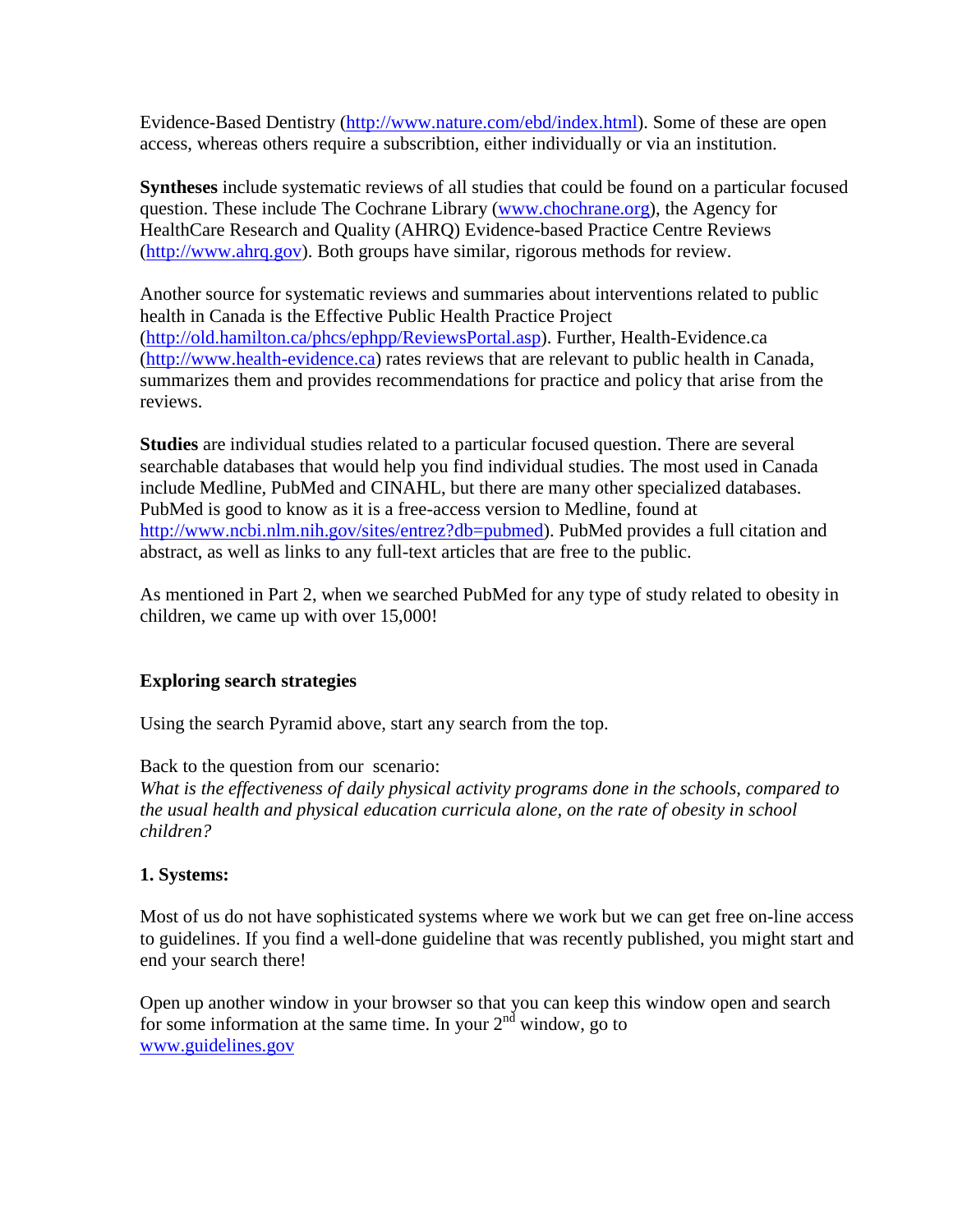

Guidelines are usually done for broader questions, such as "prevention of obesity in children", or "treatment of obesity in children" rather than focused on something like "daily physical activity". So, you type on the search box "obesity and children". You will get over 100 "hits" or references – a bit too much to sort through! Your next step would be to use their "Detailed Search" that prompts you for keywords, conditions, age. As those come up, try the following limits.

> **Keyword:** *physical activity* **Disease/Condition:** *obesity* **Treatment/Intervention:** *physical activity* **Age Range:** *Adolescent (13 to 18 years), Child (2 to 12 years)* **Sort Order:** *Relevance*

What you get now is between 10-20 hits. Much more manageable!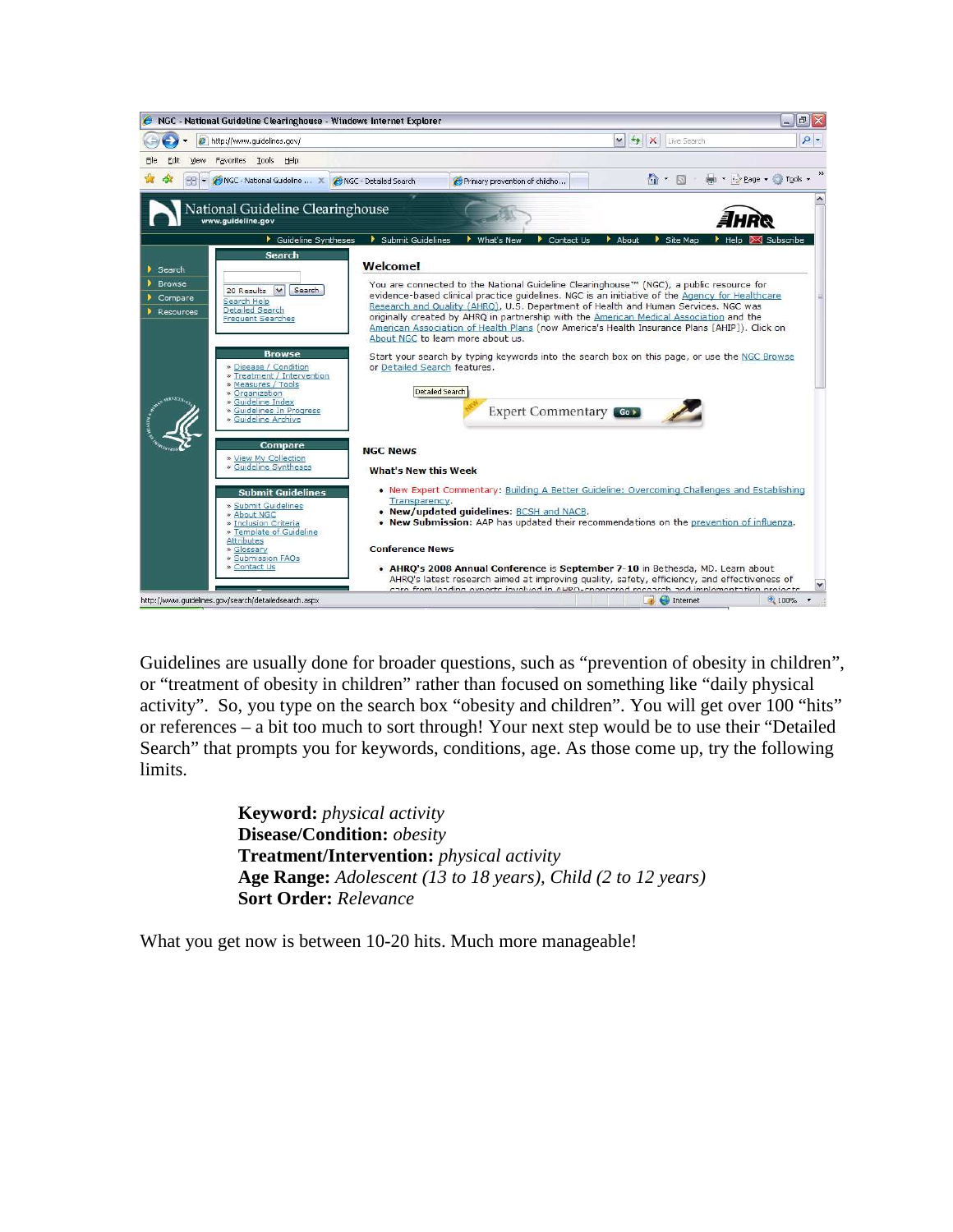Here are a few titles:

Increasing physical activity in schools: kindergarten through eighth grade. University of Iowa Gerontological Nursing Interventions Research Center, Research Translation and Dissemination Core - Academic Institution. 2005 May. 42 pages. NGC:004518

Primary prevention of childhood obesity. Registered Nurses Association of Ontario - Professional Association. 2005 Mar. 88 pages. NGC:0042

Active healthy living: prevention of childhood obesity through increased physical activity. American Academy of Pediatrics - Medical Specialty Society. 2006 May 1. 9 pages. NGC:004962 65

Overweight in children and adolescents: pathophysiology, consequences, prevention, and treatment. American Heart Association - Professional Association. 2005 Apr 19. 14 pages. NGC:004277

All look like they have potential, but the  $1<sup>st</sup>$  and the  $3<sup>rd</sup>$  actually have physical activity in their title, so you will check those out first.

#### **2. Synopses**

One barrier to using evidence in decision-making is lack of skills in critical appraisal. Synopses are available where different groups, like the McMaster Health Knowledge Refinery, (http://hiru.mcmaster.ca/hiru/HIRU\_McMaster\_HKR.htm), have gone to all the work of finding and critically appraising articles, including reviews and single studies.

For public health policy and practice questions, one of the best sources of information is from Health-Evidence.ca (www.health-evidence.ca), which is described in more detail with practice tips under *syntheses*. Staff conduct a thorough search for reviews, then critically appraise the and rate them as *strong*, *moderate* or *weak. Strong* reviews get a 2 page synopsis – a summary of key methods issues with recommendations for practice and policy.

Other sources of synopses are the evidence-based journals. Unfortunately, you need to belong to a consortium through your local university or hospital or government system to access those. However, these journals are a fantastic source of 'pre-appraised' information. The staff rate every study in a wide range of healthcare journals using pre-set quality criteria, select only the best quality studies and summarize those studies in a 1 or 2 page abstract with the implications added by an expert in the field. For policy makers, *Evidence-Based Health Policy and Management and Evidence-Based HealthCare* deals with more policy and systems issues, where as *Evidence-based Dentistry* or the *Evidence-Based Nursing* are obviously more discipline focused, and *Evidence-Based Mental Health* is more condition-focused.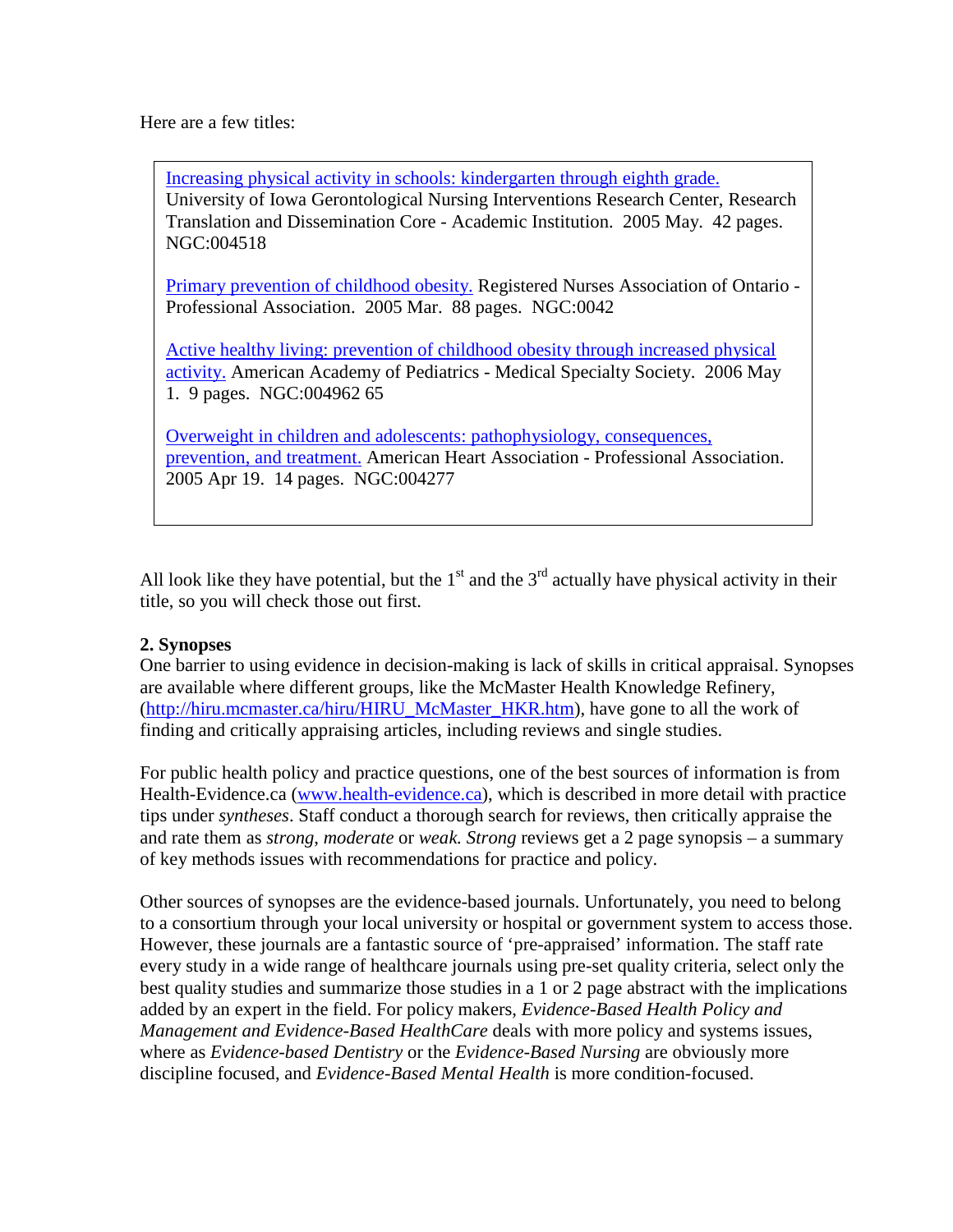

#### **Practice!**

If you have access to a library consortium, search a few of the evidence-based journals for a synopsis, review, or single study that answers the question posed in Part 2:

> *What is the effectiveness of daily physical activity programs done in the schools, compared to the usual health and physical education curricula alone, on the rate of obesity in school children?*

One example found that was relevant for the scenario is:

Kerr, C.M. (commentator) (2000). A school based, interdisciplinary curriculum in grades 6 and 7 reduced obesity in girls. Evidence-Based Nursing, 3: 13.

Note that the title gives you the conclusion of the study.

#### **3. Syntheses**

Syntheses may be summarized into a synopsis, as discussed in step 2 above. However, they involve a group of people doing a thorough search on a particular therapy for a particular problem. There are many different terms used, but, most often, a systematic review means that the review team undertook a very broad and in-depth search for published and unpublished studies, had at least two people independently rate relevance and quality and do data extraction for the primary studies, then put together the results in a meaningful way that goes beyond just describing each study in detail. A systematic review must be done in order to get to a metaanalysis, where, if appropriate, statistical results from individual studies are combined to give an estimate of the overall effect.

The Cochrane Library (http://www.cochrane.org/reviews/) is a prime source for syntheses. Review groups from around the world follow a rigorous process to find, critically appraise, then synthesize the results from all the relevant studies. (See the Cochrane Collaboration http://www.cochrane.org). The Cochrane Library is a searchable database of these high quality reviews. There is currently free access in only a few provinces in Canada, but efforts are underway to make it freely accessible across Canada, so keep checking if you do not have access through a library service. There are several different sections of the library: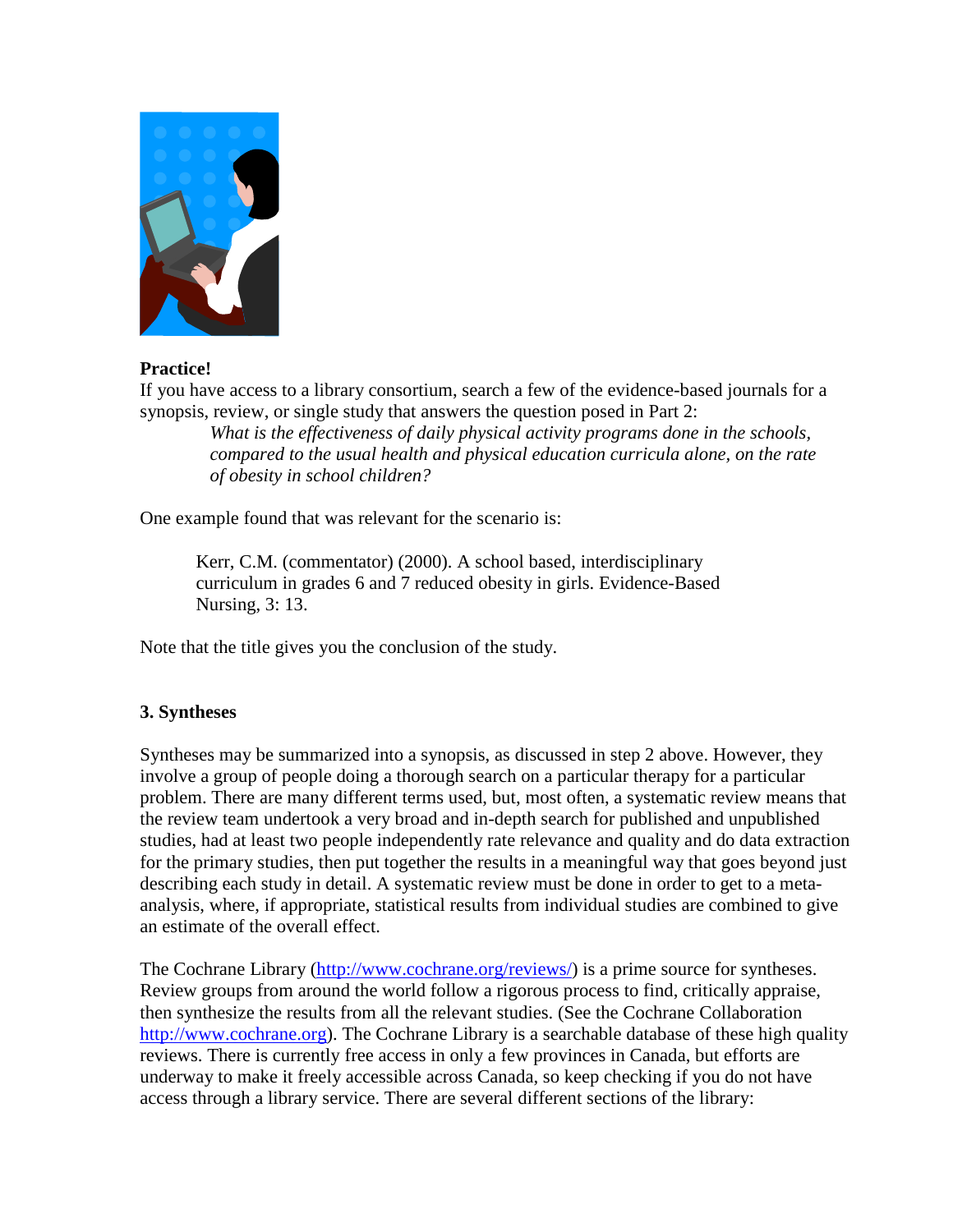- 1. systematic reviews
- 2. protocols (Someone has developed the plan for a systematic review on the topic. An expected completion date is usually given.)
- 3. DARE (Database of Abstracts of Reviews of Effects) a database of other reviews that have not been done by Cochrane groups

When you look at a review in the Cochrane Library, you first get a structured abstract, followed by the "plain language statement", which is useful if you do not understand the language of research.



#### **Practice!**

If you do have access, go to the Cochrane Library and to the search box. Explore what you get when you type in *obesity*; or *physical activity* and *school .* What did you find that is relevant to our scenario?

Several come up – more specific ones with the latter search. For example, this one looks useful:

Summerbell, C.D., Waters, E., Edmunds, L.D., Kelly, S., Brown, T., & Campbell K.J. Interventions for preventing obesity in children**.** *Cochrane Database of Systematic Reviews* 2008 Issue 2.

*FYI:* The results of this review indicate that several studies were found. The authors divided the results by short versus long-term (more than 12 months), and by the type of intervention (diet plus activity versus either alone). Two long-term studies of physical activity alone showed that children were more likely to have a lower BMI after a physical activity program, but the results were larger if diet and physical activity were combined and the effect was greater in girls than boys.

#### **Health-Evidence.ca**

As noted in the *synopses* above, for public health policy and practice questions, one of the best sources of information is from Health-Evidence.ca (www.health-evidence.ca). Using a very thorough search, the team broadly searches every six months for any new reviews. They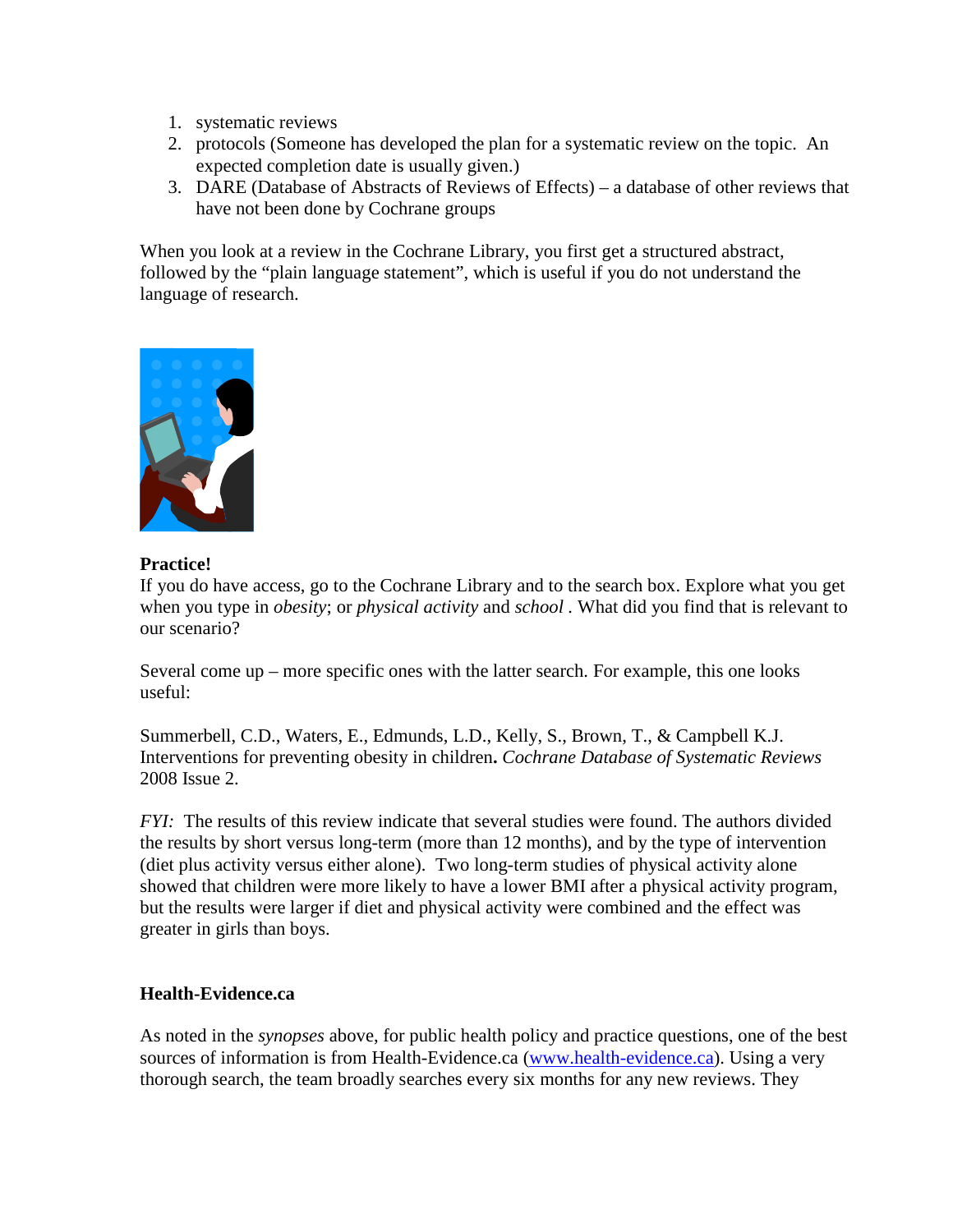critically appraise the review and rate it as *strong*, *moderate* or *weak*, then provide a two-page summary of key methods issues, with recommendations for practice and policy.

Keeping this page available, open a  $2<sup>nd</sup>$  window in your browser and click on www.healthevidence.ca

Here is what you will see:





#### **Practice**!

1. Click the top right where the magnifying glass says "SEARCH articles". It leads to a refined search page, where you will see *Focus*. There, you can specify *physical activity* and *nutrition*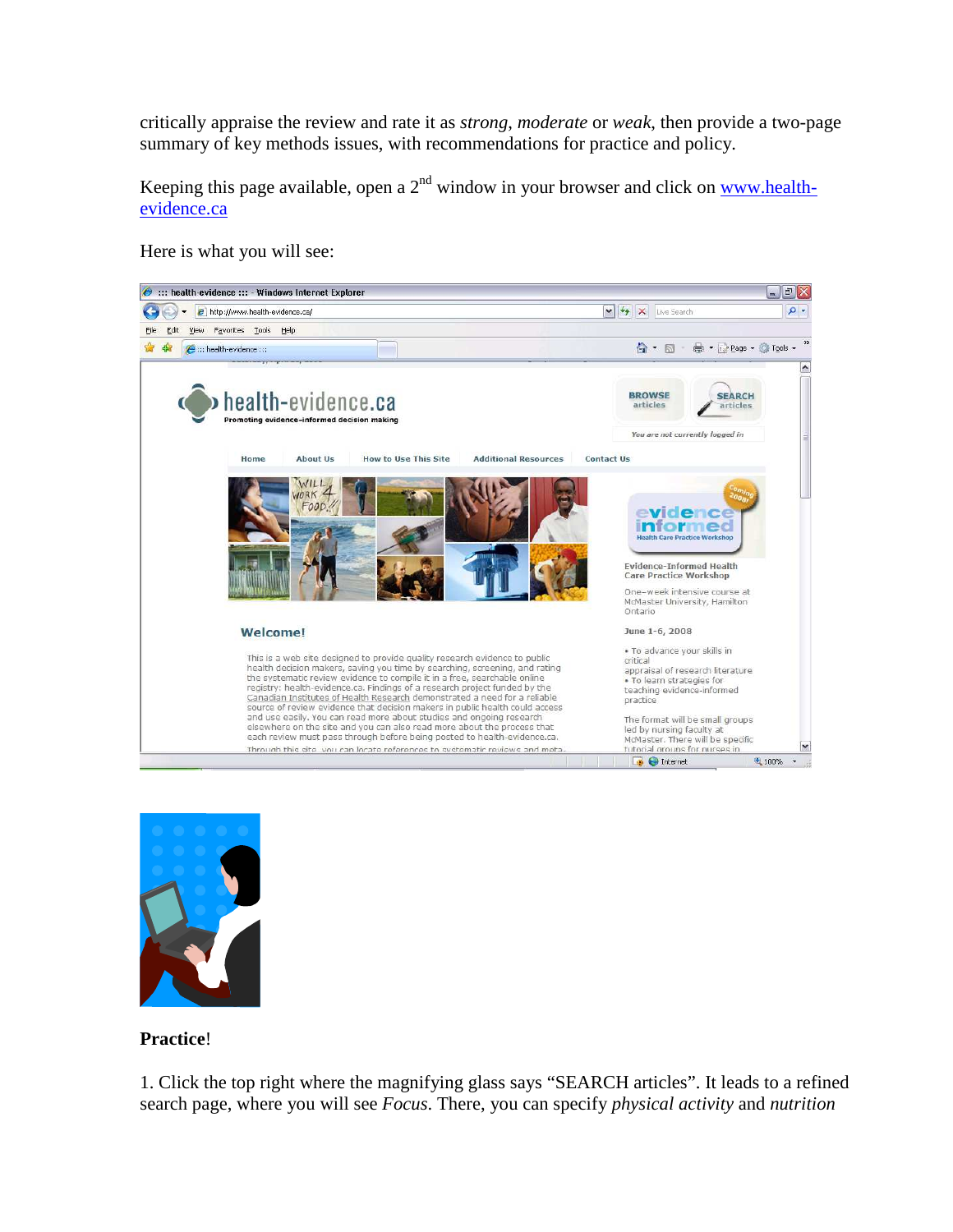(with subfields like *healthy weight*); *Intervention Location* where you can indicate *school*, and *age* fields to check. Several reviews come up; all have quality ratings and some have the summary with recommendations in a *pdf* document. This is a gold mine where all the 'panning' has been done for you. If the particular review has a summary (same as the synopsis), you get recommendations for policy and practice, available in English or French.

2. Explore how the results changes with different search box fields.

Of interest, the same systematic review comes up as identified in *The Cochrane Library* search above:

Summerbell, C.D., Waters, E., Edmunds, L.D., Kelly, S., Brown, T., & Campbell K.J. Interventions for preventing obesity in children**.** *Cochrane Database of Systematic Reviews* 2008 Issue 2.

However, here the review has already been critically appraised for you (pre-appraised) and rated to be *strong*. In addition, there is a summary of the study and implications for practice and policy that is located in an attached *pdf* document.

#### **4. Studies**

Sometimes the topic of your interest is one that has some individual studies, but no one has made the commitment to pull them together into a systematic review. At the other extreme, you may be searching for an intervention that is so novel, there have been no published studies.

For individual studies, there are several possible databases that you could check: Medline, CINAHL and other more specialized databases such as CancerLit. This unit will focus on PubMed (public access Medline) as it is a free-access searchable database that will even give you full-text provided the journal where the paper is published has allowed that. Otherwise, you at least usually get the abstract, which will give the idea if you want to go further to retrieve the paper. PubMed allows you to search for reviews as well as individual studies.

Open PubMed now in another browser window. www.pubmed.gov Here is the opening window in PubMed: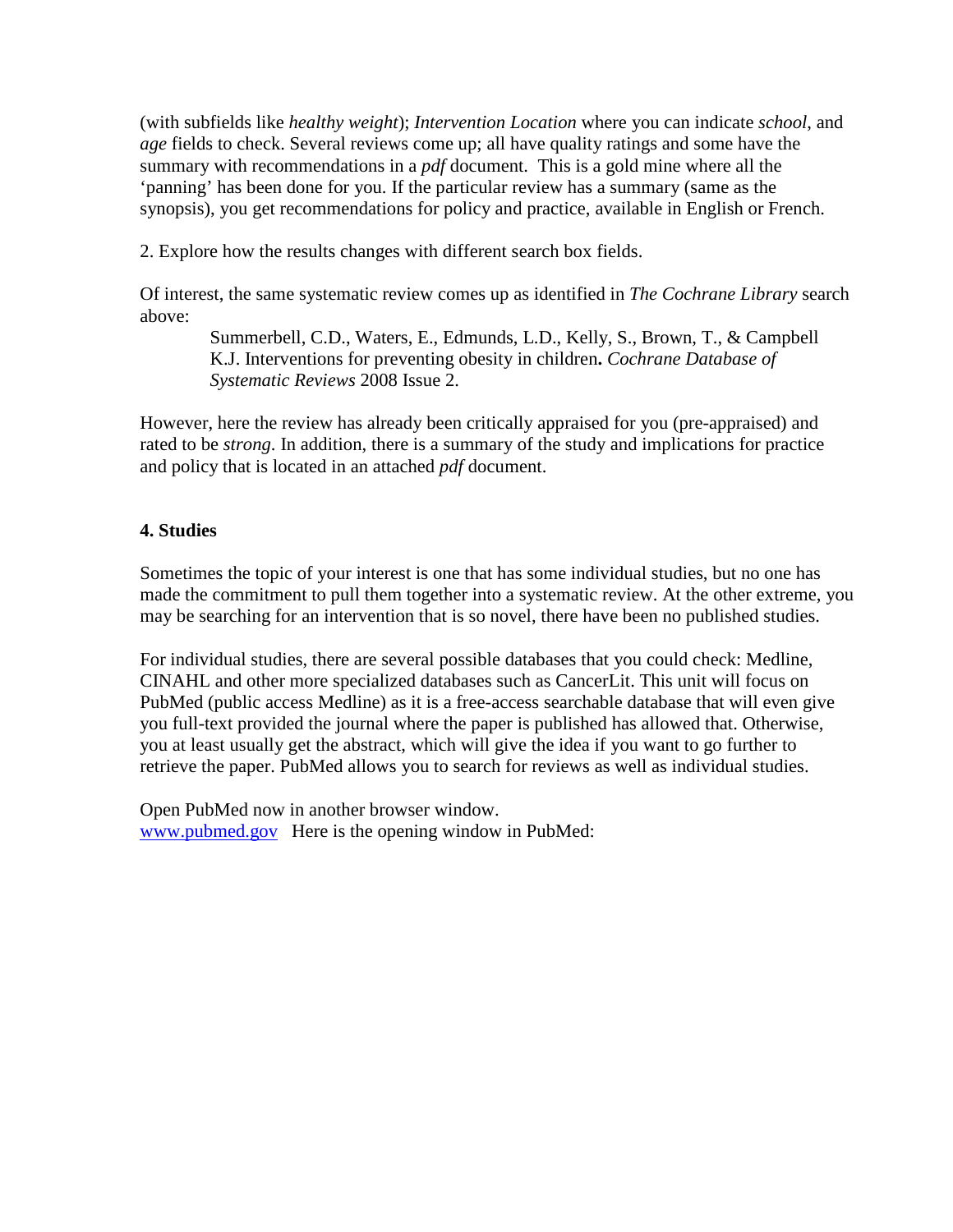

#### a) Using "Clinical Queries"

This PubMed search option has a powerful, tested, built-in and lengthy search strategy that allows you to find answers to your questions quickly. What follows is a practice run at using this powerful tool.

Down the shaded left side box on the opening page above, you will see "PubMed Services". There, click on the section that says "*Clinical Queries*". From your actual open web browser or the screenshot below, you can see that there are several options, including "*Search for Clinical Studies by Category"* and *"Find Systematic Reviews"*.

Following the hierarchy, you go to the "*Find Systematic Reviews"* option and type in *school interventions to prevent obesity* and get approximately ten hits – all systematic reviews. You can quickly scan and find, from the titles, that one is for 0-5 years, one for preschool and another is for adolescents. The other 6 are relevant and have been published between 1993 and 2007. Interestingly, the same systematic review comes up here, as in The Cochrane Library and in Health-Evidence.ca:

Summerbell, C.D., Waters, E., Edmunds, L.D., Kelly, S., Brown, T., & Campbell K.J. Interventions for preventing obesity in children**.** *Cochrane Database of Systematic Reviews* 2008 Issue 2.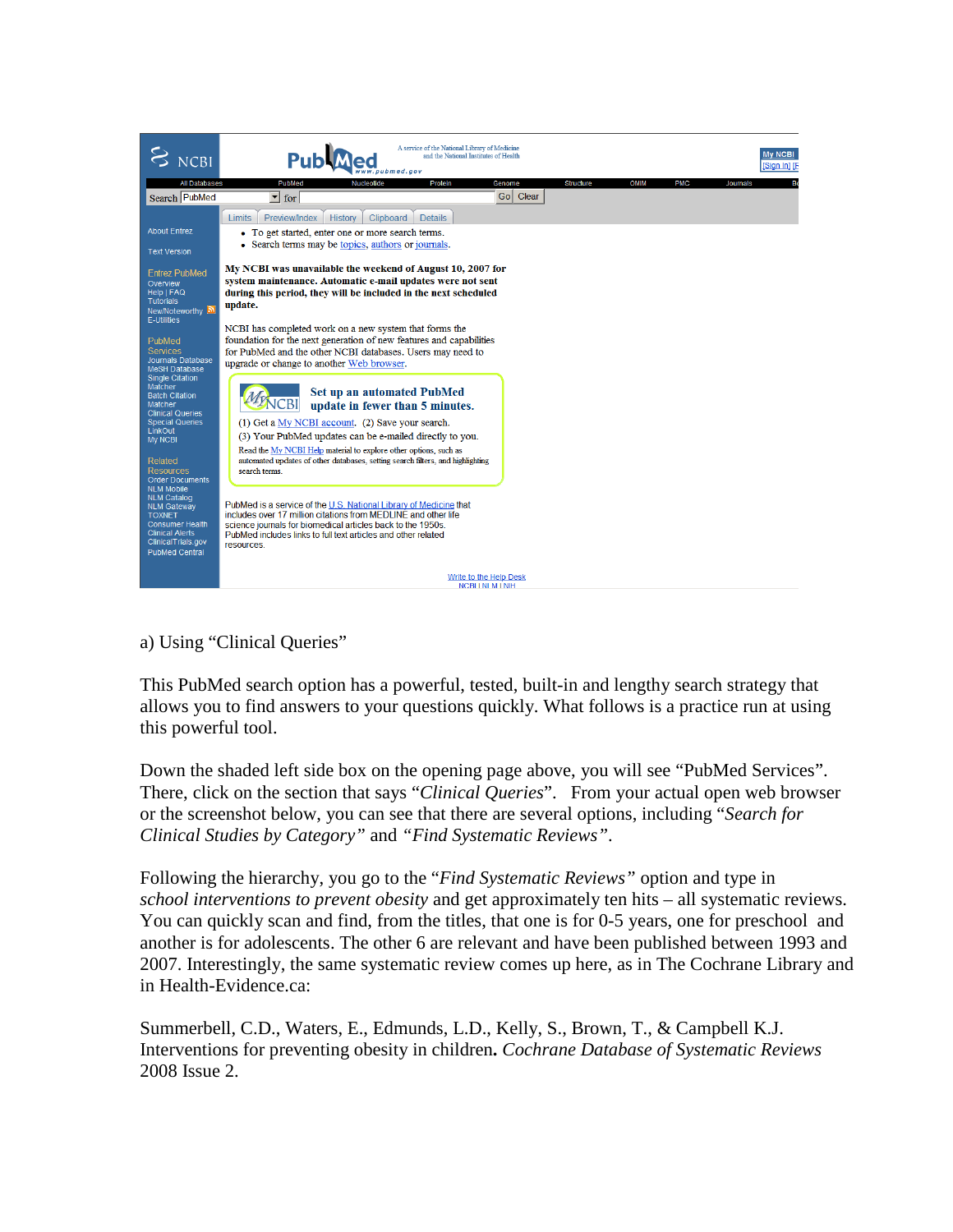| <b>NCBI</b>                                                                                                                                                                              | <b>PubMed Clinical Queries</b>                                                                                                                                                                                                                                                                            |  |  |  |
|------------------------------------------------------------------------------------------------------------------------------------------------------------------------------------------|-----------------------------------------------------------------------------------------------------------------------------------------------------------------------------------------------------------------------------------------------------------------------------------------------------------|--|--|--|
| All Databases                                                                                                                                                                            | PubMed<br>Nucleotide<br>Protein<br><b>OMIM</b><br><b>PMC</b><br>Genome<br><b>Structure</b><br>Journals                                                                                                                                                                                                    |  |  |  |
| <b>About Entrez</b><br><b>Text Version</b>                                                                                                                                               | This page provides the following specialized PubMed searches for clinicians:                                                                                                                                                                                                                              |  |  |  |
| <b>Entrez PubMed</b><br>Overview<br>Help<br><b>FAQ</b><br><b>Tutorials</b>                                                                                                               | • Search by Clinical Study Category<br><b>Find Systematic Reviews</b><br><b>Medical Genetics Searches</b><br>After running one of these searches, you may further refine your results using PubMed's Limits feature.                                                                                      |  |  |  |
| New/Noteworthy <b>N</b>                                                                                                                                                                  | Results of searches on these pages are limited to specific clinical research areas. For comprehensive searches, use PubMed directly.                                                                                                                                                                      |  |  |  |
| <b>E-Utilities</b>                                                                                                                                                                       | <b>Search by Clinical Study Category</b>                                                                                                                                                                                                                                                                  |  |  |  |
| <b>PubMed Services</b><br>Journals Database<br><b>MeSH Database</b><br><b>Single Citation</b><br>Matcher<br><b>Batch Citation</b><br>Matcher<br><b>Clinical Queries</b>                  | This search finds citations that correspond to a specific clinical study category. The search may be either broad<br>and sensitive or narrow and specific. The search filters are based on the work of Haynes RB et al. See the<br>filter table for details.<br>Go                                        |  |  |  |
| <b>Special Queries</b><br>LinkOut<br><b>My NCBI</b>                                                                                                                                      | <b>Search</b><br>Category<br><b>Scope</b>                                                                                                                                                                                                                                                                 |  |  |  |
| <b>Related Resources</b><br><b>Order Documents</b><br><b>NLM Mobile</b><br><b>NLM Gateway</b><br><b>TOXNET</b><br><b>Consumer Health</b><br><b>Clinical Alerts</b><br>ClinicalTrials.gov | © narrow, specific search<br><b>C</b> etiology<br>O broad, sensitive search<br>$\circ$ diagnosis<br>⊙ therapy<br><b>O</b> prognosis<br>C clinical prediction quides                                                                                                                                       |  |  |  |
| <b>PubMed Central</b>                                                                                                                                                                    | <b>Find Systematic Reviews</b>                                                                                                                                                                                                                                                                            |  |  |  |
| <b>Privacy Policy</b>                                                                                                                                                                    | For your topic(s) of interest, this search finds citations for systematic reviews, meta-analyses, reviews of clinical<br>trials, evidence-based medicine, consensus development conferences, and quidelines.<br>For more information, see Help. See also related sources for systematic review searching. |  |  |  |
|                                                                                                                                                                                          | Go<br><b>Search</b>                                                                                                                                                                                                                                                                                       |  |  |  |

If you do not find a good systematic review, return to the *Clinical Queries* section and, under *Search for Clinical Studies by Category*, click the circle on *Therapy*. Type in the box some terms such as *physical activity* and *obesity prevention* and *children.* You get approximately 40 studies. For most people making clinical and policy decisions, this number is probably not manageable!

#### b) Using *Special Queries*

Of note, other types of studies get (mis)classified for easier searching in PubMed. Back to the opening page, click on *Special Queries*. Here you will find *Health Services Research (HSR) Queries*, which would be of special interest to managers and policy-makers. Once again, click there and you will see there are several options, such as:

- o *economics*
- o *outcome assessment*
- o *process assessment*
- o *qualitative research* NOTE a strange place to put qualitative research as most qualitative research is not about health services research, and most people looking for answers to qualitative questions would not think to look under health services research.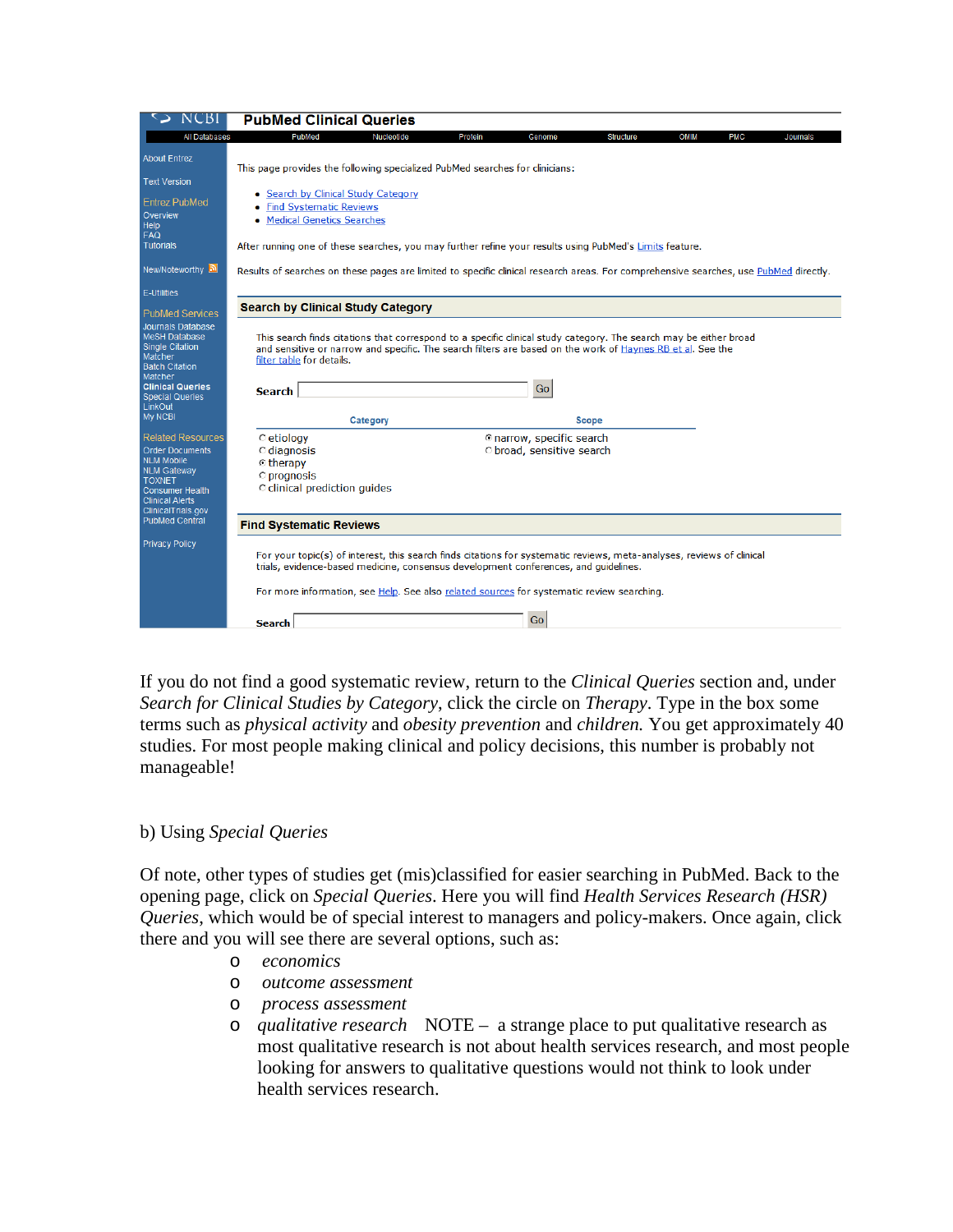#### c) Using PubMed *Limits*

If you have no luck with the *Clinical Queries* or *Special Queries*, another option is to use *Limits* in PubMed. Back to the opening page, you can type in the words to describe your topic, then click on limits just below the search box. You will see that you can limit by several factors – author, year, type of article, age. Play with using the same terms in the box, but changing the limits to see what you get.



Centre for Evidence-Based Medicine. *EBM tools. Finding the best evidence.* http://www.cebm.net/index.aspx?o=1038

Forrest, J.L. (2001). Enhancing your practice through evidence-based decision-making: finding the best evidence. *Journal of Evidence-Based Dental Practice, 1,* 127-136.

*The McMaster Health Knowledge Refinery*. A collection of projects related to retrieval, appraisal, organization, classification, dissemination and uptake of evidence from research that is relevant to health care. http://hiru.mcmaster.ca/hiru/HIRU\_McMaster\_HKR.htm

National Library of Medicine. *PubMed Tutorial*. http://www.nlm.nih.gov/bsd/disted/pubmedtutorial/

#### **References:**

Haynes, R.B. (2007). Of studies, syntheses, synopses, summaries and systems: the "5S" evolution of information services for evidence-based healthcare decisions. *Evidence-Based Nursing, 10*, 6-7.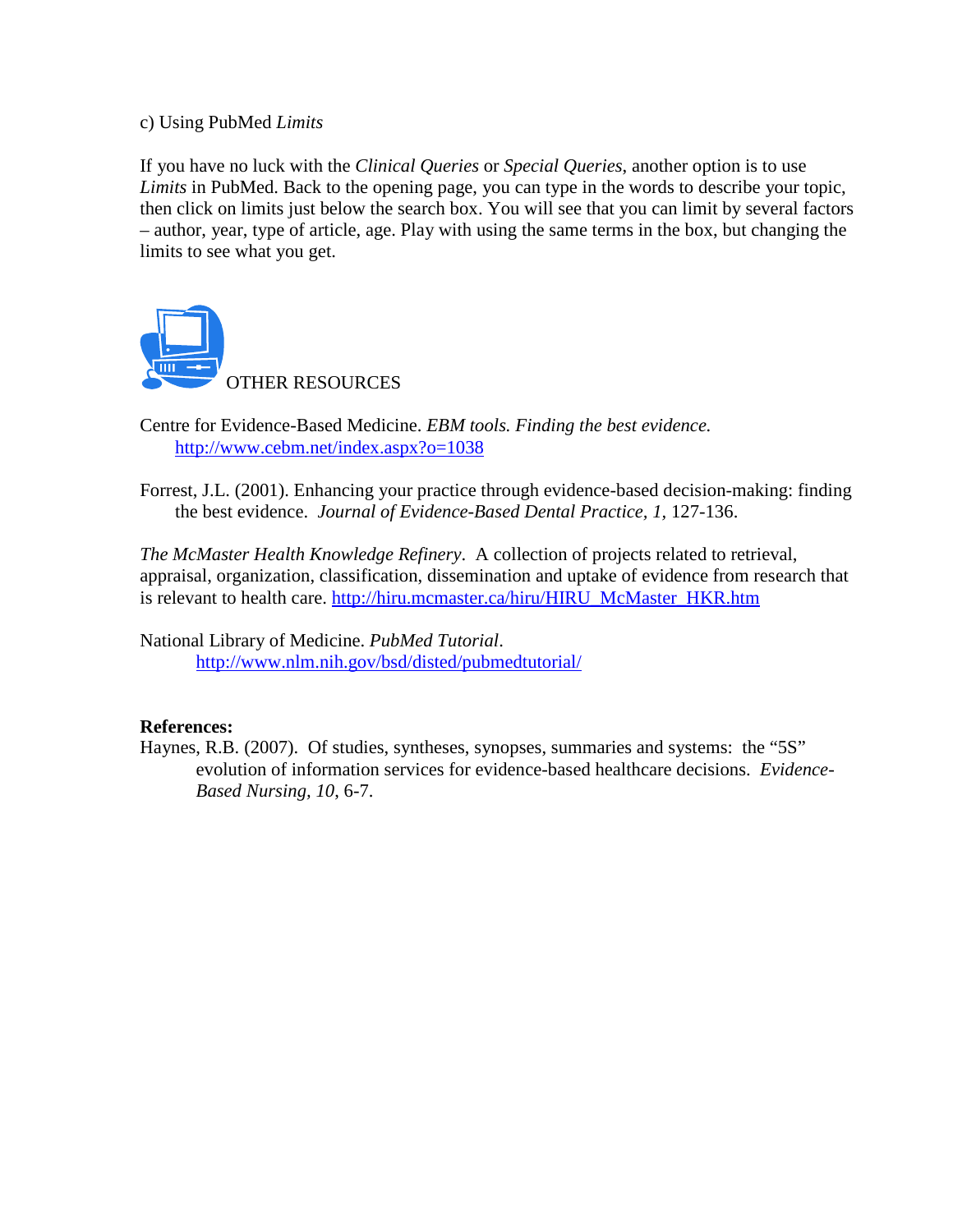### **Part 4. Appraise. How can I decide if the particular study is good enough to apply?**

(1 hour)

#### **Introduction**

Unless you have found a pre-appraised article (such as a synopsis from an evidence-based journal or summary in Health-Evidence.ca), you will have to assess the methods of the study. This process is known as critical appraisal and what you are judging is the quality of the methods, trying to answer the question:

*Was this study done well enough that I can be confident in the findings?* 

There are key quality criteria for any types of studies that you find in the 5 S Pyramid (Part 3 above - systems, summaries, synopses, syntheses, and studies). It is not the intent of this learning module to detail the critical appraisal process for every kind of research report, but to make you aware of the resources where you can get the tools and explanations about their application.

**▲**A word of caution! Neophytes to critical appraisal sometimes throw out relatively welldone studies from consideration because they are not perfect. There are no perfect studies. As you become more familiar with the process, you will see that there are some criteria that relate to larger concerns, and would therefore be 'fatal flaws' for which you would reject the study. However, some other criteria are not so critical and, even if the study has not fulfilled that particular criterion, you would still consider implementing the intervention.

Most of the available tools are built from the key criteria developed by the Evidence-Based Medicine Working Group for the series published in JAMA, later collected in a book (Guyatt & Rennie, 2002). The particular tools below are no exception, but are recommended because they are more self-explanatory than most. With each of these recommended tools, you get an explanation of the criterion they are asking you to rate – handy to have for neophyte critical appraisers.

Once again, we are using our scenario, about preventing obesity in children with school-based physical activity programs. Use the scenario for every section on appraising below.

#### **1. Appraising a guideline**.

You know about the '5S Pyramid", so you started at the top and searched for a guideline, which you found at the National Guideline Clearinghouse (www.guidelines.gov). How do you decide if the guideline was well done?

An internationally accepted standard for critiquing guidelines is the AGREE tool, from the AGREE (Appraisal of Guidelines Research and Evaluation) collaboration (http://www.agreecollaboration.org). The tool is at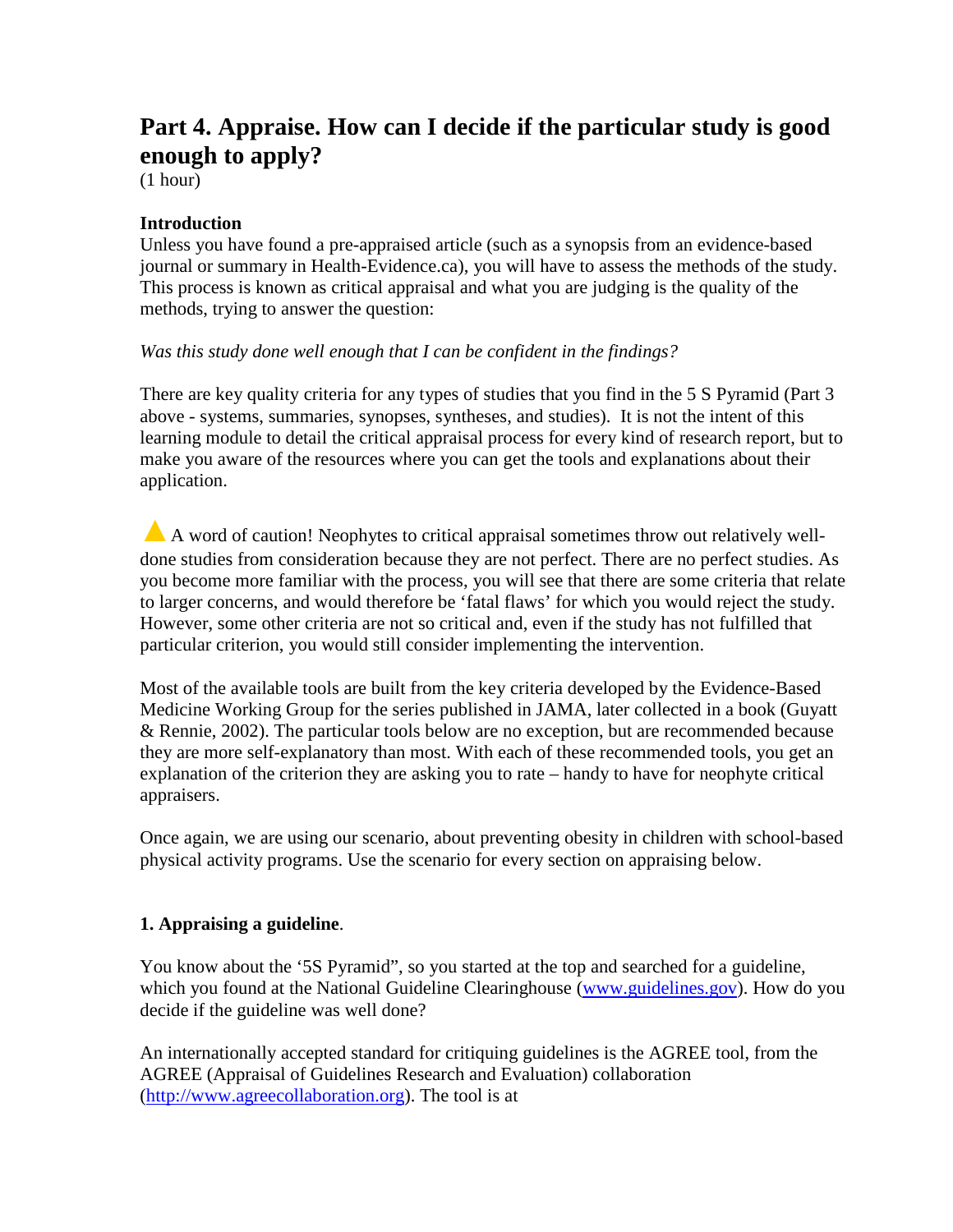http://www.agreecollaboration.org/instrument/. While it looks intimidating simply due to its number of pages, its length is due to the explanations given for every criterion and for the scoring. It is very self-explanatory, and depending on the guideline, can usually be completed in well under an hour.

The tool is set up to be scored by individuals, but can also be used in a consensus process, where each rating is discussed. As an individual using the tool, you get a sense of where there are problems that my affect your use of the guideline; you can decide if there is a 'fatal flaw' that would lead you to reject the guideline, or if there are minor flaws, such that you can still get a very good protocol from a guideline. For example, one of the criteria is related to whether the guideline group has set a time for the next review and update of the guideline. Even if "no", this would not be a fatal flaw. Conversely, the lack of thorough search for relevant literature on which to base the guideline would be a reason to reject the guideline.



#### **Practice!**

Practice rating a guideline:

- a) Print the AGREE tool (http://www.agreecollaboration.org/instrument).
- b) Go back to the Systems part of section 3 and search for a relevant guideline.
- c) Try out the AGREE tool to rate the guideline you found in b) above.

#### **2. Appraising a review (synthesis)**

The Critical Appraisal Skills Program (CASP) of the Public Health Resources Unit in the UK has a series of tools with explanations of criteria that are freely accessible on-line for personal use (http://www.phru.nhs.uk/Pages/PHD/resources.htm). As with a guideline, you want to know if you can really rely on the systematic review that you found regarding physical activity in the schools to prevent obesity in children. The criteria ask you about factors such as the clarity of the review question, if the search was thorough, the size of the effect and how precise it was, and if the interventions described in the review could be applied to your population or patients.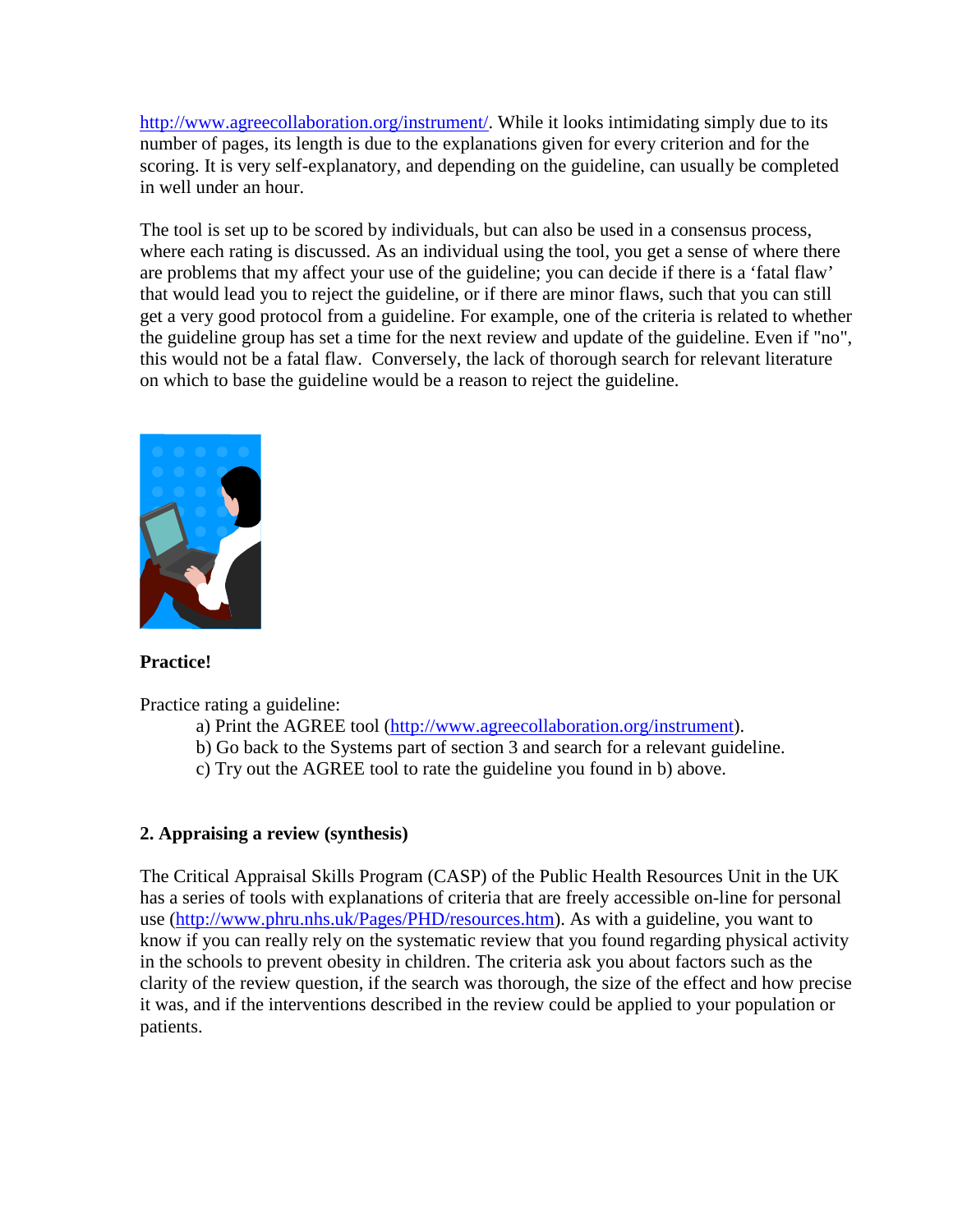

#### **Practice!**

Practice rating a systematic review:

a) Print the tool to appraise systematic reviews

http://www.phru.nhs.uk/learning/casp\_s.review\_tool.pdf

- b) Go back to the synthesis part of section 3 and search for a relevant systematic review or meta-analysis
- c) Try out the CASP review tool to rate the systematic review you found in b) above.

#### **3. Appraising a primary study about an intervention**

The Critical Appraisal Skills Program (CASP) of the Public Health Resources Unit in the UK has a series of tools with explanations of criteria, that are freely accessible on-line for personal use (http://www.phru.nhs.uk/Pages/PHD/resources.htm). As with a systematic review, you want to know if you can really rely on the individual studies you find about physical activity. The criteria ask you about factors such as the size of the effect, the precision of the results, and if the interventions described in the review could be applied to your population or patients. Sometimes in health care research we have information about interventions through the highest level of evidence, the randomized controlled trial; for other types of health care studies, we only have evidence at the level of cohort studies or case-controls. Therefore, there are different review criteria for different types of studies. Randomized trials have the greatest ability to control for confounders or bias.

For practice rating a primary study:

a) Go back to the single studies part of section 3 and search for a relevant intervention study, preferably a randomized trial. b) Print the tool to appraise randomized trials http://www.phru.nhs.uk/Doc\_Links/rct%20appraisal%20tool.pdf c) Try out the CASP tool to rate the randomized trial you found in a) above.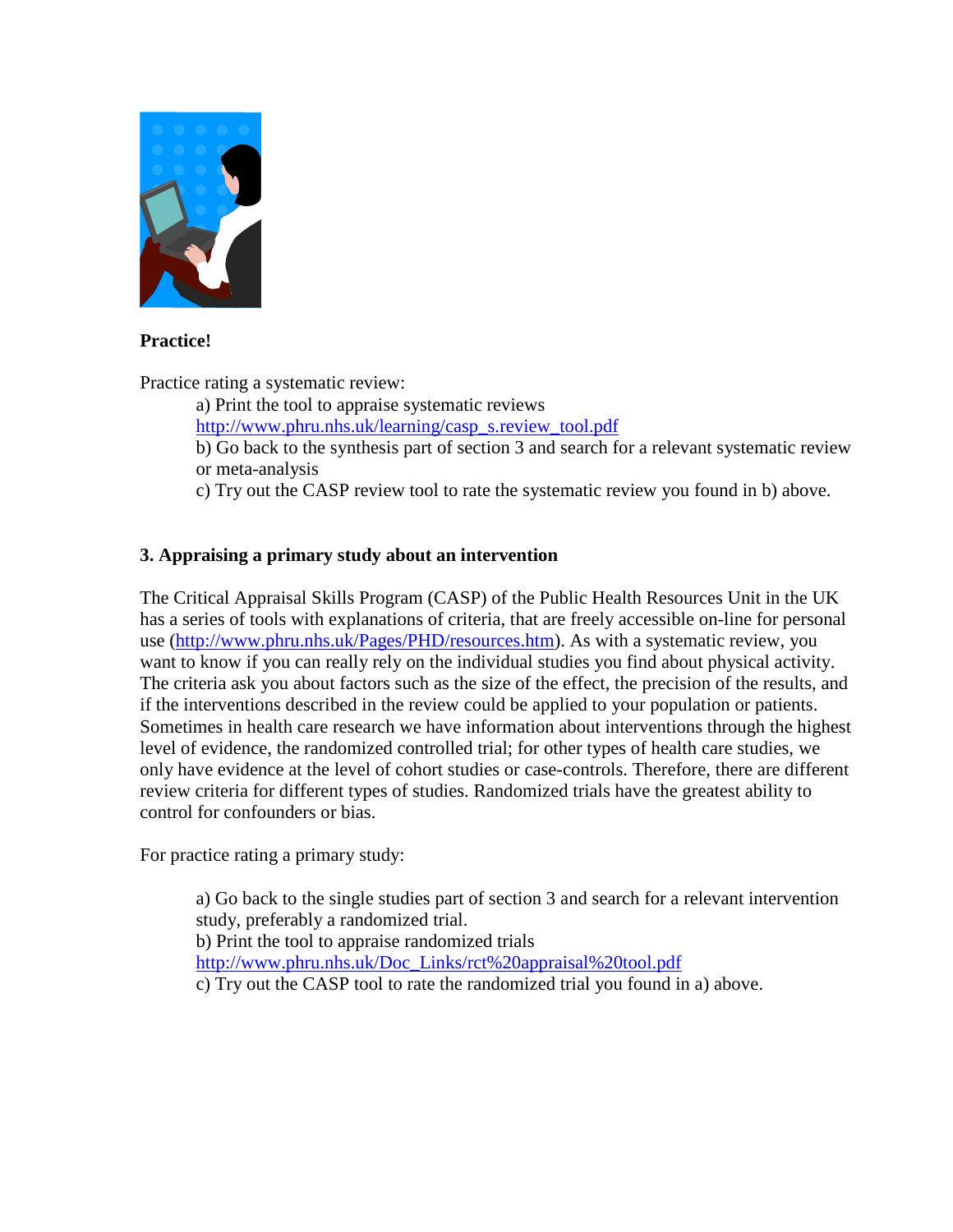Critical Appraisal Skills Programme (CASP) (UK): http://www.phru.nhs.uk/Pages/PHD/resources.htm

Form to critically appraise systematic reviews: http://www.phru.nhs.uk/Doc\_Links/S.Reviews%20Appraisal%20Tool.pdf

Form to critically appraise randomized trials: http://www.phru.nhs.uk/Doc\_Links/rct%20appraisal%20tool.pdf

 Form to critically appraise cohort studies: http://www.phru.nhs.uk/Doc\_Links/cohort%2012%20questions.pdf

Form to critically appraise case control studies: http://www.phru.nhs.uk/Doc\_Links/Case%20Control%2011%20Questions.pdf

Form to critically appraise economic evaluation studies: http://www.phru.nhs.uk/Doc\_Links/Economic%20Evaluations%2010%20Questi ons.pdf

Form to critically appraise qualitative studies: http://www.phru.nhs.uk/Doc\_Links/Qualitative%20Appraisal%20Tool.pdf



Shea B. J., Grimshaw J. M. , Wells G. A., Boers M., Anderson N., Hamel C., Porter A. C., Tugwell P., Moher D., & Bouter L.M. (2007). Development of AMSTAR: a measurement tool to assess the methodological quality of systematic reviews. *BMC Medical Research Methodology, 1-7.* This article is available from http://www.biomedcentral.com/1471-2288/7/10

Duke University Medical Center*. Introduction to Evidence-Based Medicine. Evaluating the Evidence*. http://www.hsl.unc.edu/services/tutorials/ebm/Evidence.htm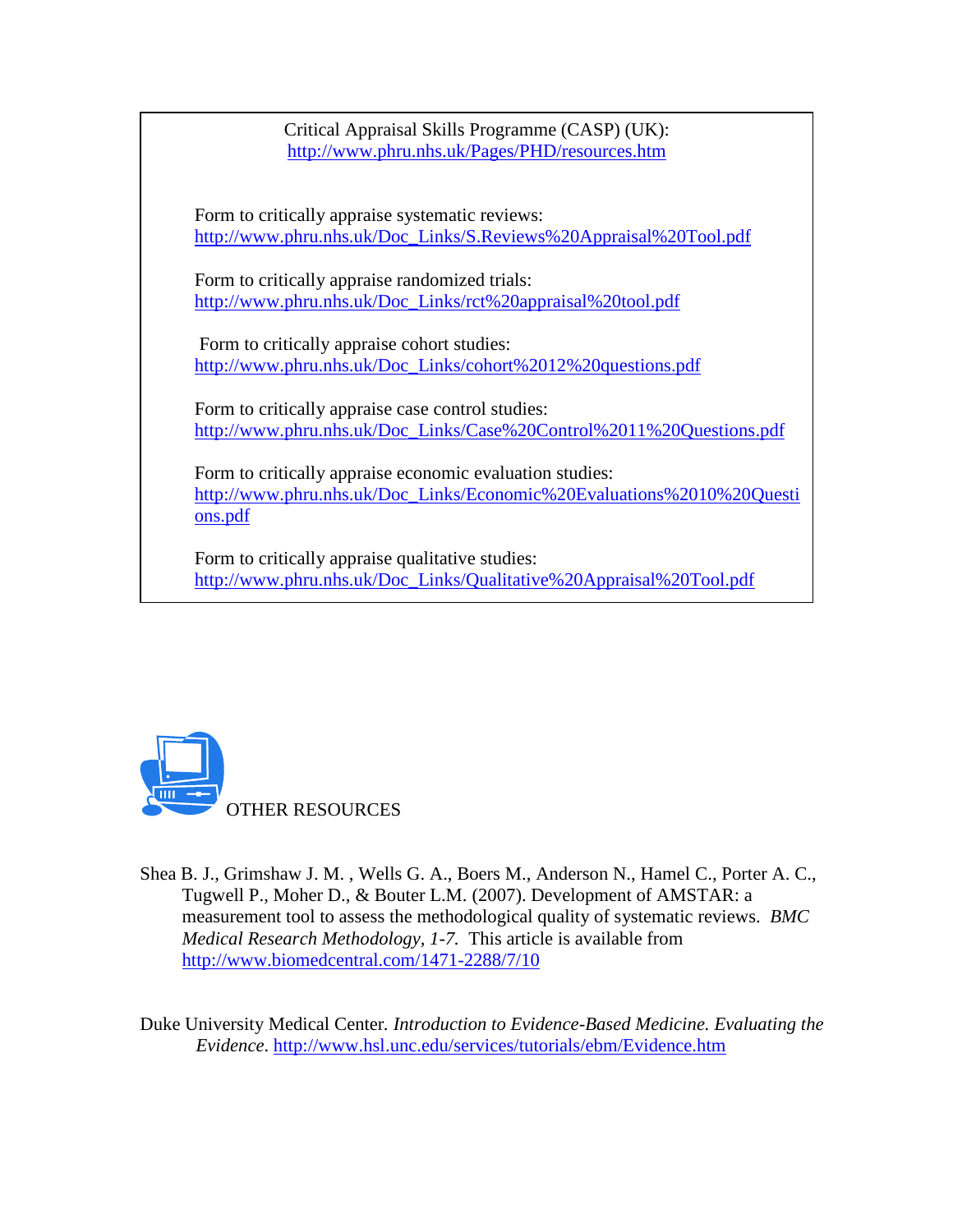#### **References:**

- GRADE Working Group (2004). Grading quality of evidence and stregth of recommendations. *British Medical Journal,* 328,1490-7.
- Guyatt, G. & Rennie, D. (Eds) (2002). *Users' Guides to the Medical Literature: A manual for Evidence-Based Clinical Practice*. American Medical Association.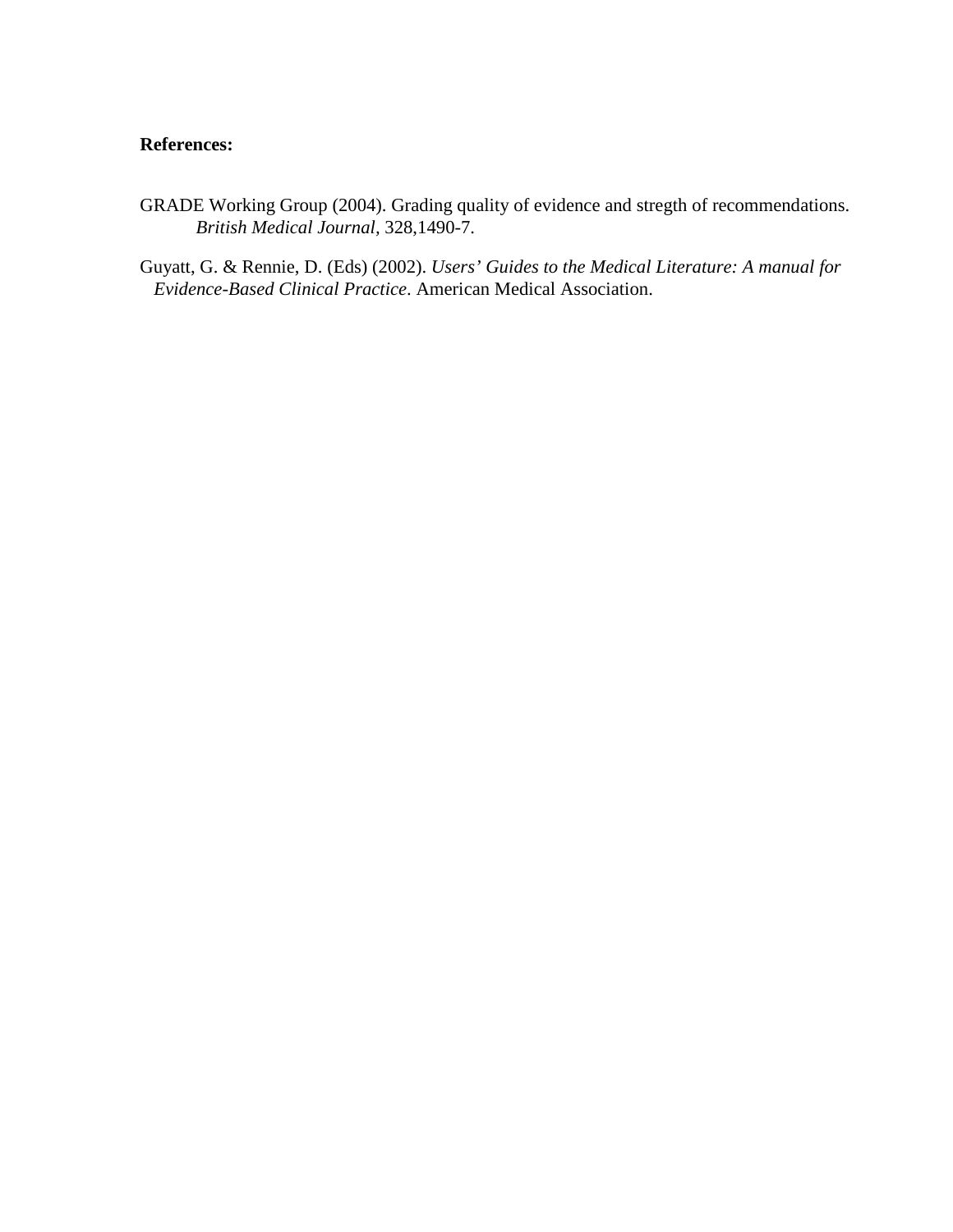# **Part 5. Integrate. How do I decide which of multiple studies to use?**

(0.5 hours)

You do a focused search on the top levels of the 5S Pyramid and find

- $\geq 1$  guideline
- $\triangleright$  5 systematic reviews
- $\geq 26$  individual studies

about the effectiveness of daily physical activity on obesity in children.

Should you read all this information? Should you critically appraise it all? What is the most efficient way to get through this information?

Have a look at Figure 5.1 to get a sense of how you would decide about use of the varying levels of evidence you have found. Using the 5S Pyramid from Section 2, you would start with the retrieval and reading of the guideline; if it is relevant, you would go on to apply the AGREE tool (Section 4) to appraise the guideline. If you and your colleagues conclude that this is a relevant guideline of sufficient quality that you can utilize it, and it is published in the past two years, that may be the extent of your work. However, if you conclude it is not a good review, you need to go to the systematic reviews.

One way to approach multiple systematic reviews of the same topic is to look first at those with the most recent date of searching. The date of publication may not be relevant, but in the methods under search strategy, it will detail the years included in the search. The critical appraisal can then be ordered chronologically, starting with the reviews with the most recent searches. That will give you some confidence in how up-to-date is the publication.

If you find that the systematic reviews are recent and of high quality, the only reason to search for additional primary studies would be to take into consideration those published after the search dates in the systematic reviews. Were their results similar to the results reported in the systematic review or have the more recent studies presented different conclusions?

Finally, in order to get the details of more complex interventions (almost anything beyond drug therapy), you would have to look up the primary studies that were included in the guideline development or systematic review, as these syntheses cannot include enough detail in their publication to allow the clinician to implement the intervention.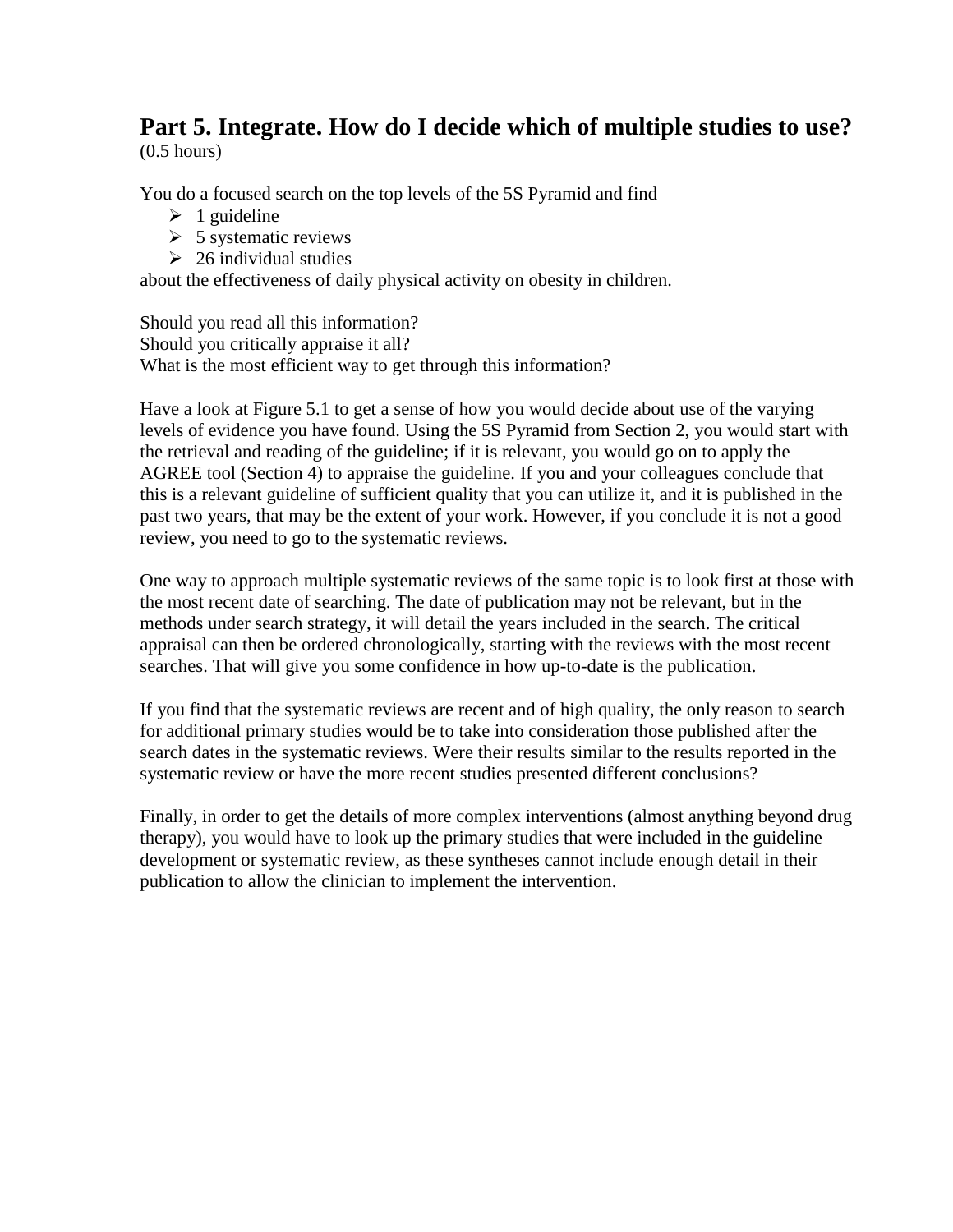

**Figure 5.1 Decision Tree for Using Research Evidence**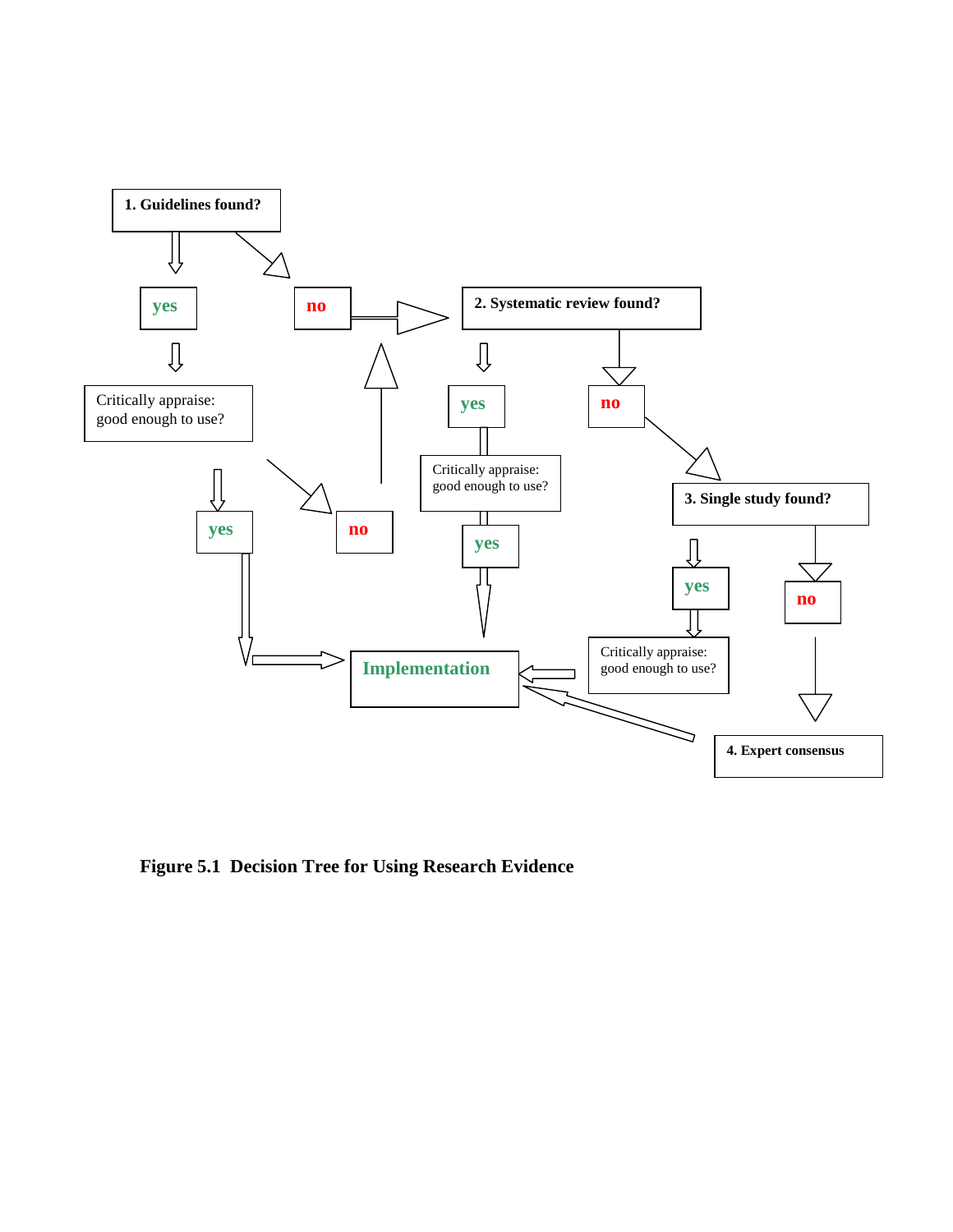What if you find no research evidence at any level of the 5S Pyramid? Some health care questions have not yet been answered by research. Expert opinion is the next best option. Going back to the scenario, your specific question might be about school-based daily physical activity of three hours or more versus one hour or less. That question has not been addressed by research and may never be! If you are really intent on this question, you might get an expert to estimate the calorie expenditure and they might guess which would utilize more energy.

Otherwise, if there are no published studies, you might be seeking more general information from experts of colleagues, like:

- $\triangleright$  What have people tried?
- $\triangleright$  How did it seem to work?
- $\triangleright$  Were patients/populations open to trying the intervention?
- $\triangleright$  Were patients/populations satisfied with the results?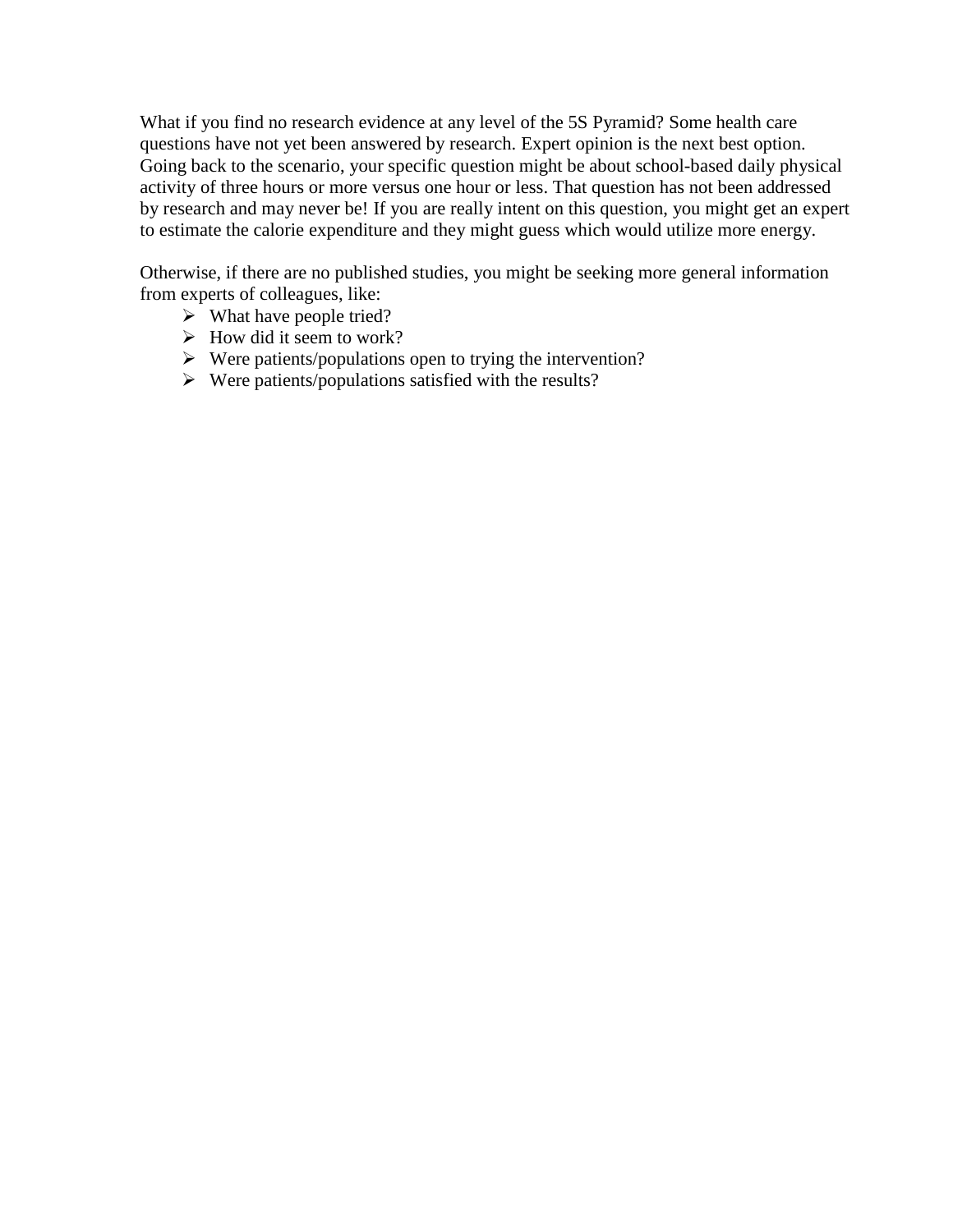### **Part 6. Adapt. How do I use the information from #5 in decisionmaking/policy brief?**

(1 hour)

Research evidence comes from studies of particular samples of populations. You will have noticed when looking at the critical appraisal tools that all include criteria related to "can I use this research with my patients (*or population*)?" In every instance, you must consider the inclusion/exclusion of participants in the study.

▲ Some people take this to the extreme and claim they can only use studies done in their own institution. A better question might be to ask if there are important reasons why you *cannot* apply this evidence to your situation.

For example, from our scenario, we may not be interested in studies of physical activities done in boarding schools where the time for activity may have been done outside of the regular curriculum. You know this cannot work without the 'captive audience" as the students at your school would mostly not be available, particularly if busing is used at your school.

In addition, you must consider how this research evidence fits with outer factors. Consider:

- $\triangleright$  Magnitude of health issue in local setting
- $\triangleright$  Magnitude of the potential "reach" of the intervention
- $\triangleright$  Costs (direct and indirect) of implementing the intervention
- $\triangleright$  Availability of resources (personnel)
- $\triangleright$  Organizational expertise and capacity
- $\triangleright$  Political acceptability of the intervention
- $\triangleright$  Social acceptability of the proposed intervention

A tool for assessing applicability in community interventions is available: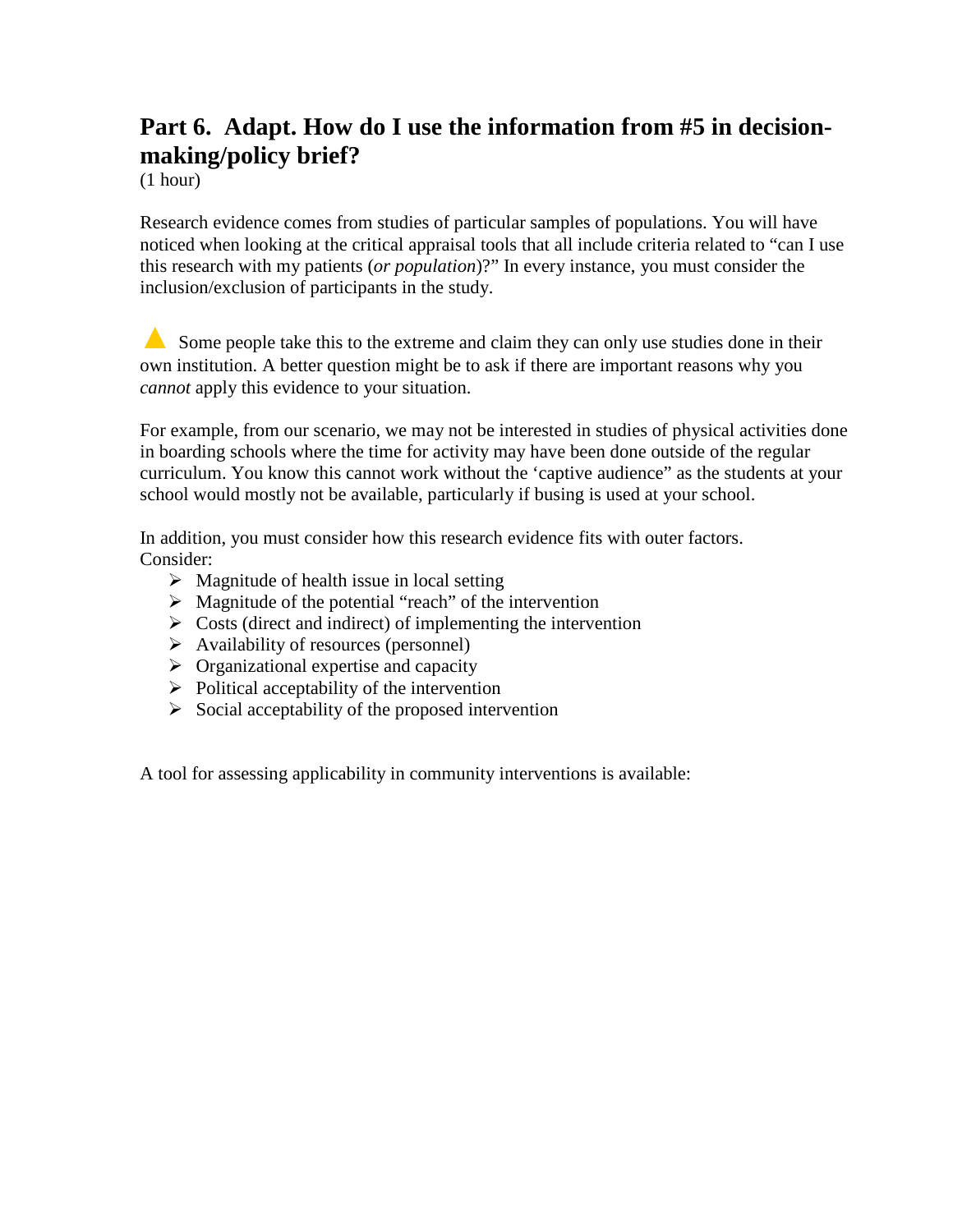#### Construct | Factors | Questions to Ask **Political** acceptability or leverage • Will the intervention be allowed or supported in current political climate? Will there be public relations benefit for local government? • Will this program enhance the stature of the organization? • Will the public and target groups accept and support the intervention in its current format? Social acceptability  $\parallel \cdot \cdot \cdot$  Will the target population be interested in the intervention? Is it ethical? Available essential resources (personnel and financial) • Who/what is available/essential for the local implementation? • Are they adequately trained? If not, is training available and affordable? • What is needed to tailor the intervention locally? What are the full costs (supplies, systems, space requirements for staff, training, technology/administrative supports) per unit of expected outcome? • Are the incremental health benefits worth the costs of the intervention? **Applicability** (feasibility) **Organizational** expertise and capacity • Is the current strategic plan/operational plan in alignment with the intervention to be offered? • Does this intervention fit with its mission and local priorities? • Does it conform to existing legislation or regulations (either local or provincial?) Does it overlap with existing programs or is it symbiotic?) • Any organizational barriers/structural issues or approval processes to be addressed? • Is the organization motivated (learning organization)?

### **Assessment of Applicability & Transferability**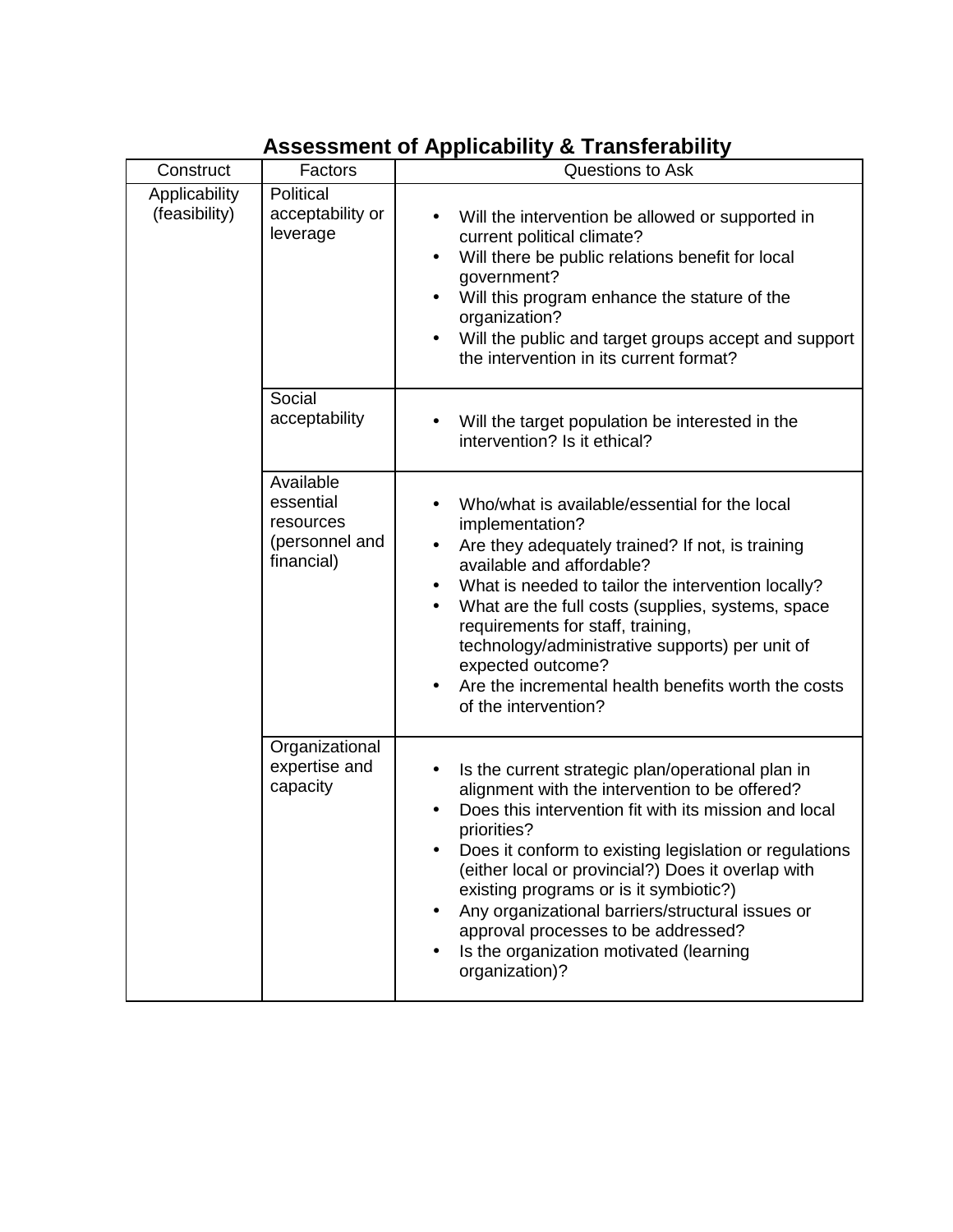| Transferability<br>(generalizability) | Magnitude of<br>health issue in<br>local setting                                    | Does the need exist?<br>What is the baseline prevalence of the health issue<br>locally?<br>What is the difference in prevalence of the health<br>issue (risk status) between study and local settings?                    |
|---------------------------------------|-------------------------------------------------------------------------------------|---------------------------------------------------------------------------------------------------------------------------------------------------------------------------------------------------------------------------|
|                                       | Magnitude of<br>the "reach" and<br>cost-<br>effectiveness<br>of the<br>intervention | • Will the intervention broadly "cover" the target<br>population?                                                                                                                                                         |
|                                       | Target<br>population<br>characteristics                                             | Are they comparable to the study population?<br>Will any difference in characteristics (ethnicity,<br>$\bullet$<br>socio-demographic variables, number of persons<br>affected) impact intervention effectiveness locally? |

Buffett et al, 2007 http://www.nccmt.ca/pubs/2007\_12\_AT\_tool\_v\_nov2007\_ENG.pdf



#### **Practice!**

Once again, go back to the scenario. At this point, you are satisfied that the research that you have found supports the inclusion of more active daily physical activity periods for school children.

You are now developing that recommendation for a policy that will be presented at the local school board. Using the community where you actually live, consider the factors in the Applicability and Transferability Tool above. Where will the strengths/supports be and where will the barriers/weaknesses be?

Develop an argument for why the evidence can or cannot be applied with your own community.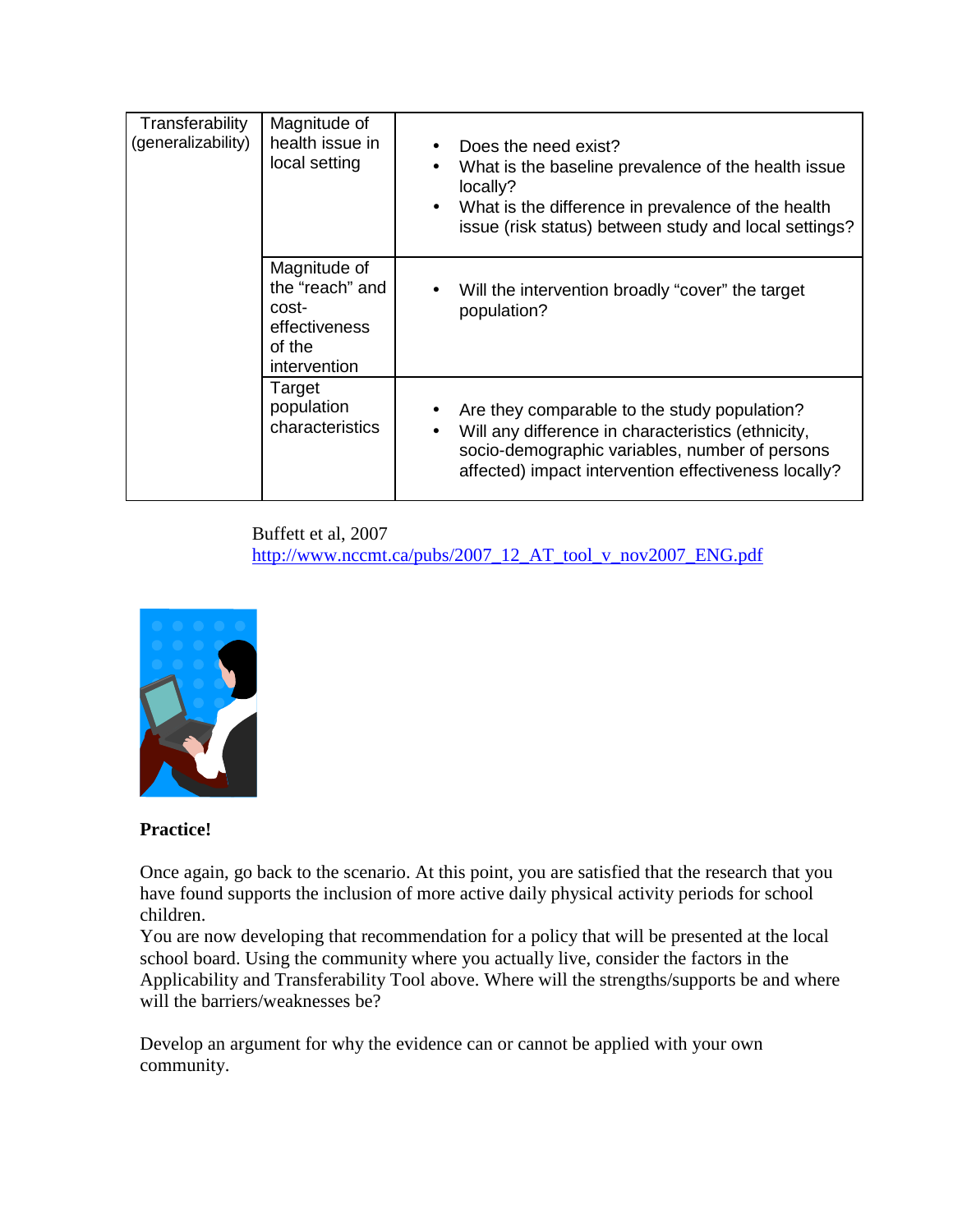#### **References**:

- Buffett, C., Ciliska, D., & Thomas, H. (2007). *Can I use this evidence in my program decision? Assessing the applicability and transferability of evidence*. National Collaborating Centre for Methods and Tools. http://www.nccmt.ca/pubs/2007\_12\_AT\_tool\_v\_nov2007\_ENG.pdf
- Fervers B, Burgers JS, Haugh M et al (2006). Adaptation of clinical guidelines: A review of methods and experiences. *International Journal of Health Care,* 18, 167-76.
- Grimshaw J, Thomas RE, MacLennan G et al (2004). Effectiveness and efficiency of guideline dissemination and implementation strategies. *Health Technology Assessment,* 8:iii-iv-72.
- Toman C, Harrison MB, & Logan J (2001). Clinical Practice Guidelines: Necessary but not Sufficient for Evidence-based Patient Education and Counseling. *Patient Education and Counseling,* 42(3), 279-87.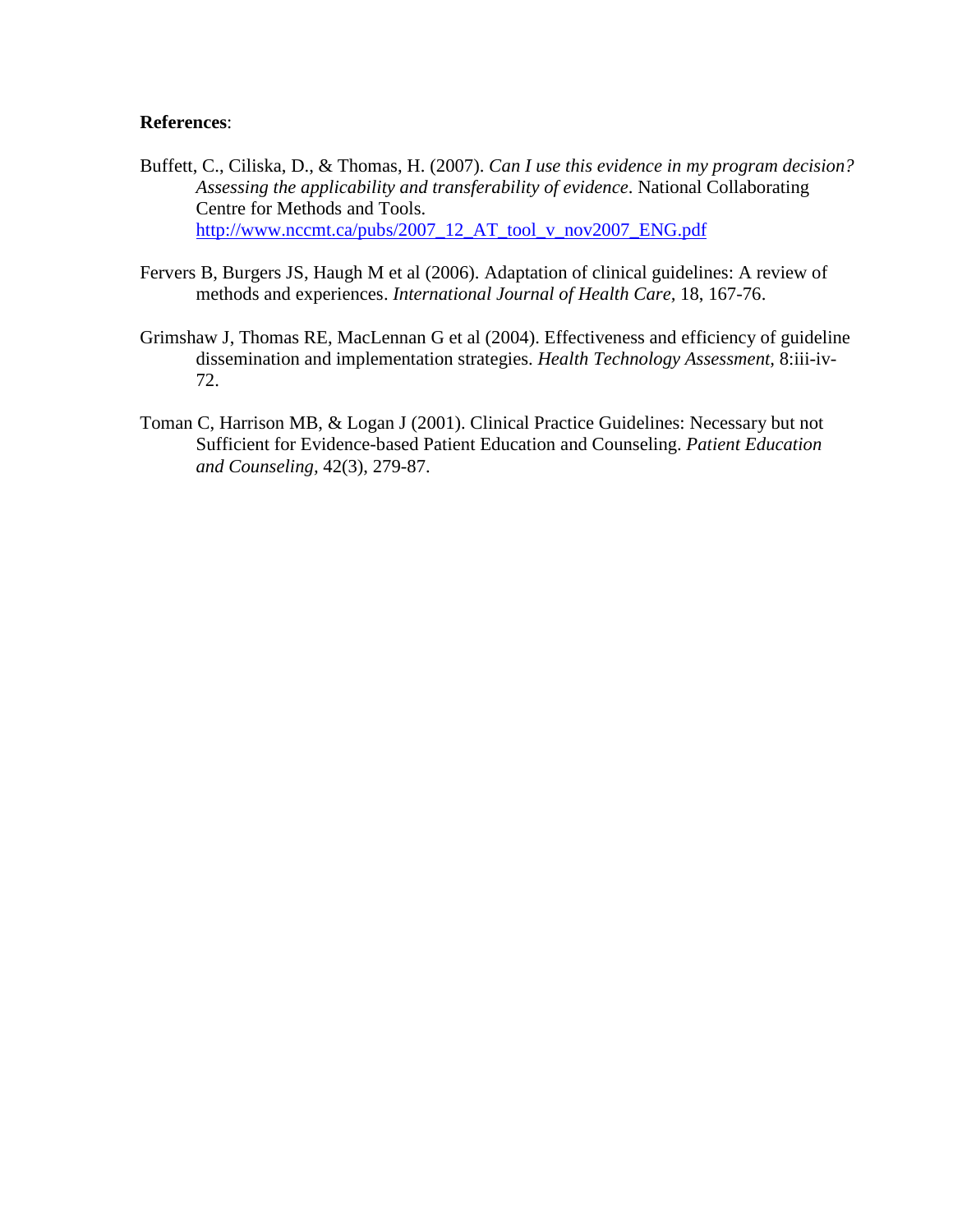## **Part 7. Apply. How do I develop the implementation plan?**

 $(0.5$  hours)

Back to our scenario, you have now framed the question, searched for, found and appraised the research evidence as good enough to use and you have concluded that the intervention of daily physical activity in the schools is feasible (can be transferred) in your community.

Going back to Figure 1 in Part 1, we are now up to the left outer circle section about "Assessing barriers to knowledge use". Some of the barriers may have been identified as you considered the applicability/transferability in Part 6, or in your consideration of general barriers to Evidence-Informed Decision Making in Part 1.



#### **Practice!**

Make a list of the barriers you think would be active in instituting daily physical activity in the schools (our scenario). Barriers relate to:

- $\triangleright$  The individuals who will use this information (e.g., What barriers will teachers have? Students?)
- $\triangleright$  The organizations (e.g., School boards? Curriculum?)
- $\triangleright$  The broader culture (e.g., Prevailing attitudes)
- $\triangleright$  The change itself (e.g., How much time will it take away from the usual curriculum? How complex is the task? Will any school personnel require more training?)

Now use the same list and consider the supports that would be available in each of the categories.

Supports relate to:

- $\triangleright$  The individuals who will use this information (e.g., Teachers? Students?)
- The organizations (e.g., Parents? Board of Health?)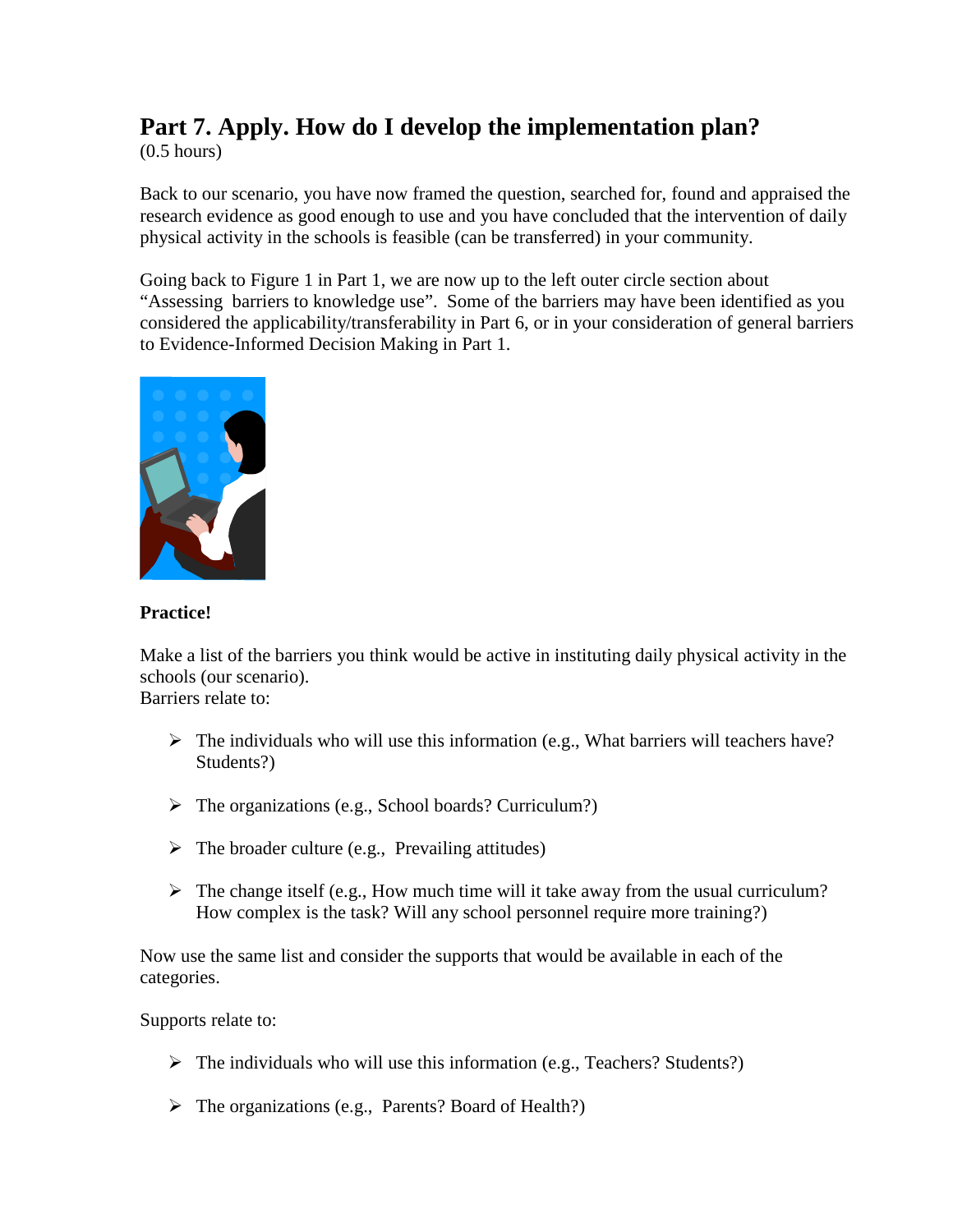- $\triangleright$  The broader culture (e.g., Attitudes toward fitness)
- $\triangleright$  The change itself (e.g., A welcome break from in-class activities?)

Together, this assessment of barriers and supports is sometimes called a *situational analysis*. The analysis will help you plan for strategies to implement change. As with any planned change, it is important to consider both how to build support as well as how to break down barriers. Go back to Figure 1 in Part 1. We are now up to the left outer circle section about "Select, tailor and implement interventions".

John Lavis and colleagues (2003, 2004) proposed five key questions to assist in planning for knowledge exchange. They are key questions to answer whether you are a researcher, manager, practitioner or policy-developer.

- **What (is the message)?** This translates or transforms research findings into an actionable message.
- **To Whom (the audience)?** Be specific when defining who will need to get the message. Understand who are making the decisions.
- **By Whom (the messenger)?** Is the messenger credible and is there a chance for the audience to partner with the messengers?
- **How (transfer method)?** What is the budget, preferred mechanism for learning new information, is the audience actively engaged in selected the mechanism? Is the transfer mechanism evidence-based? Is the intervention tailored to overcome the audience's identified barriers?
- **With what expected impact (evaluation)?** What does the knowledge translation , synthesis and exchange (KTSE) project hope to change?



#### **Practice!**

Back to our scenario, we have found good evidence related to daily physical activity for children done in the schools. Answering the following questions will go a long way to helping you develop an action plan.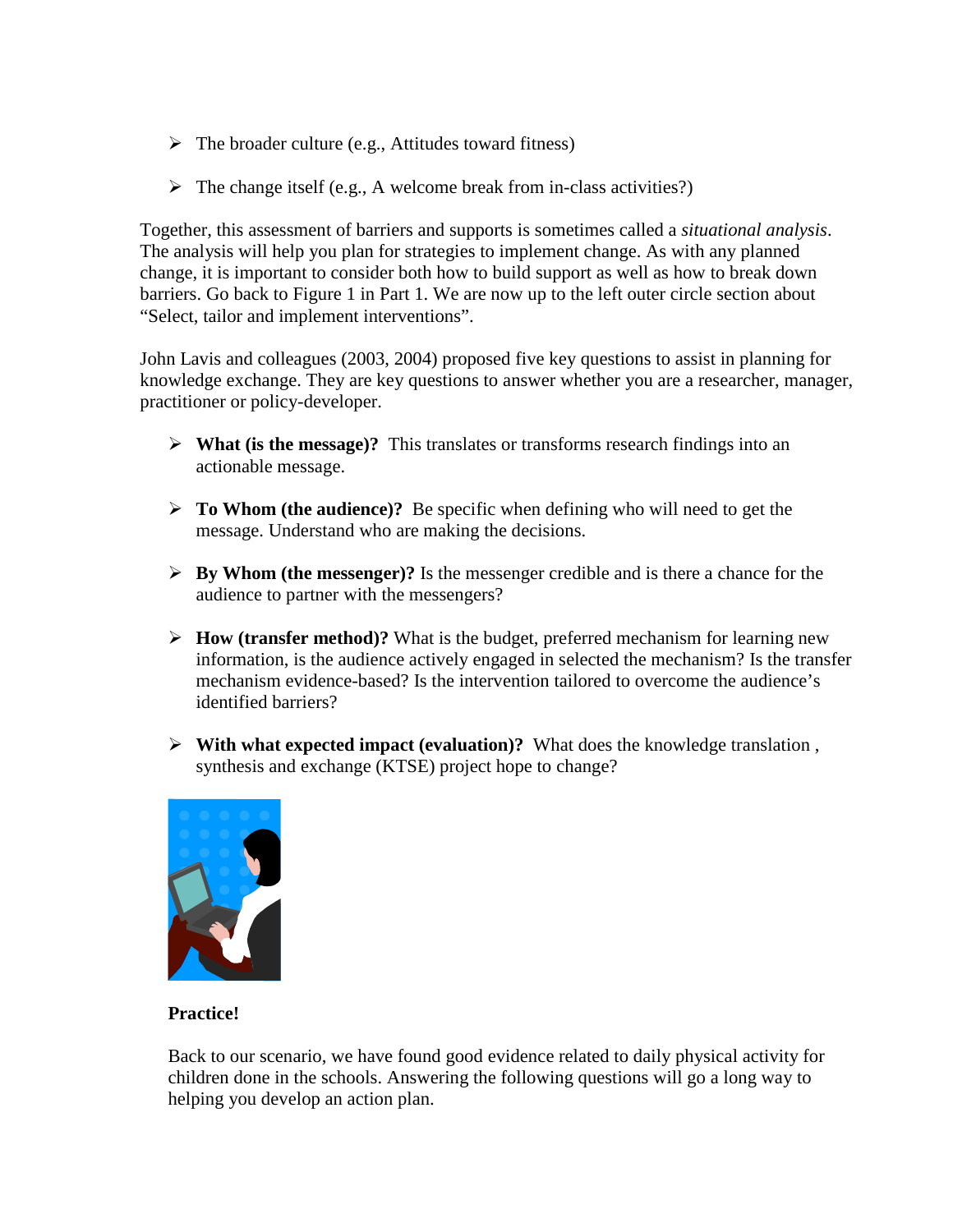- **What (is the message)?**
- **To Whom (the audience)?**
- **By Whom (the messenger)?**
- **How (transfer method)?**



- DiCenso, A., Virani, T., Bajnok, I., Borycki, E., Davies, B., Graham, I. et al. (2002). A toolkit to facilitate the implementation of clinical practice guidelines in healthcare settings. *Hospital Quarterly*, 5(3), 55-60.
- Registered Nurses Association of Ontario. *Toolkit: Implementation of Clinical Practice Guidelines*. http://www.rnao.org/Page.asp?PageID=924&ContentID=823

*Effective Practice and Organization of Care*. http://www.epoc.cochrane.org/en/index.html This is a collaborative review group of the Cochrane Collaboration, focusing on change in health care practitioner practice and how health care is organized.

#### **References:**

- Bosch M, Van der Weijden T, Wensing M, & Grol R (2007). Tailoring quality improvement interventions to identified barriers: a multiple case analysis. *Journal of Evaluation in Clinical Practice, 13,* 161-168.
- Dijkstra R, Wensing M, Thomas R, Akkermans R, Braspenning J, Grimshaw J, & Grol R (2006). The relationship between organisational characteristics and the effects of clinical guidelines on medical performance in hospitals, a meta-analysis. *BMC Health Services Research*, *6*, 53.
- Grimshaw, J., Eccles, M., Thomas, R., MacLennan, G., Ramsay, C., Fraser, C., & Vale, L., (2006). Toward evidence-based quality improvement. Evidence (and its limitations) of the effectiveness of guideline dissemination and implementation strategies 1966-1998. *Journal of General Internal Medicine, 21*, S2, S14-20.
- Grol R, & Grimshaw J (2003). From best evidence to best practice: effective implementation of change in patients' care. *Lancet*, *362*, 1225-30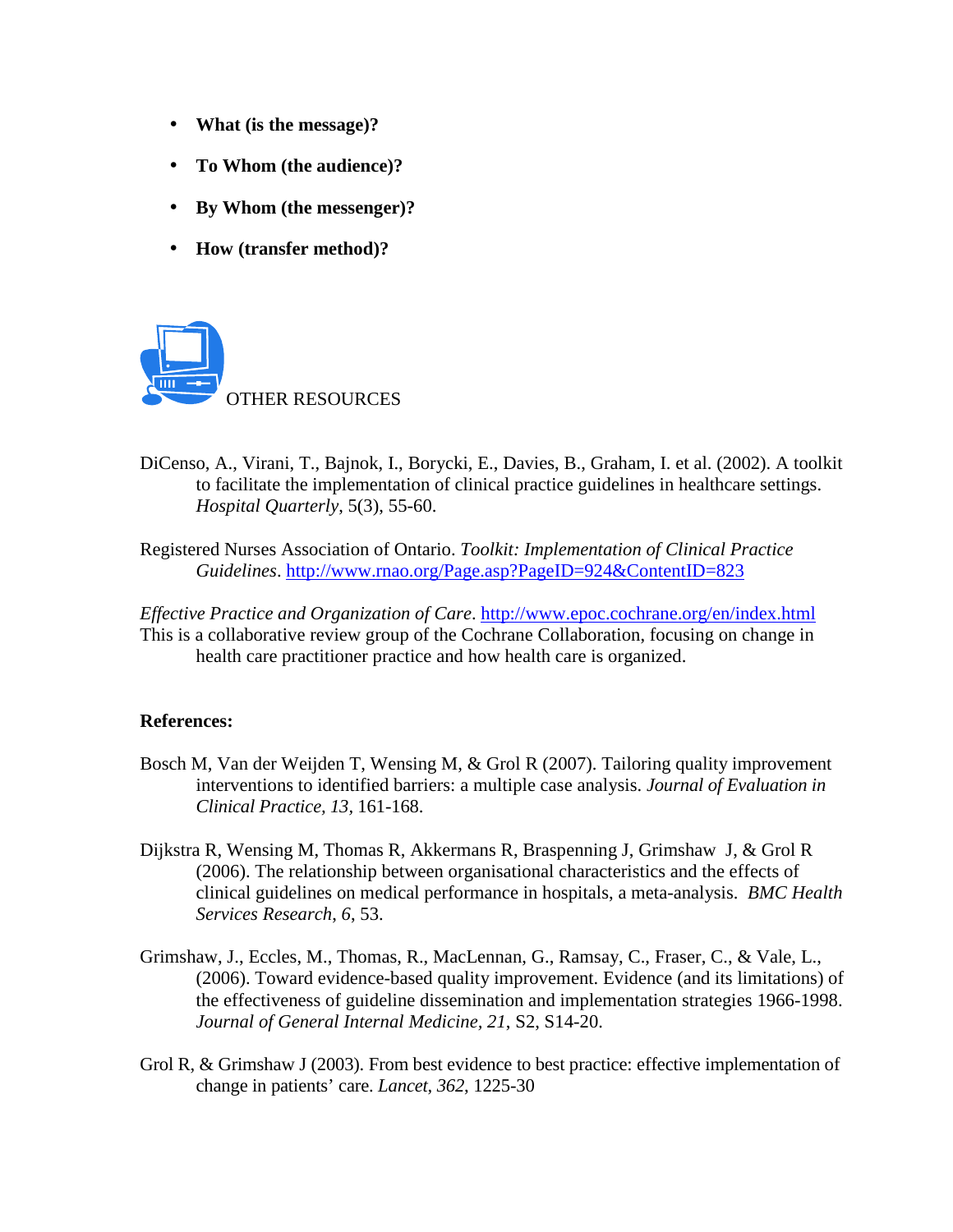- Lavis, J. N., Posada, F. B., Haines, A., & Osei, E. (2004). Use of research to inform public policymaking. *Lancet, 364,* 1615-1621.
- Lavis, J.N., Robertson, D., Woodside, J.M., McLeod, CB, Abelson,J. & the Knowledge Transfer Study Group (2003). How can research organizations more effectively transfer research knowledge to decision-makers? *The Milbank Quarterly, 81*(2), 221-248.
- Wensing M, Van der Weijden T, & Grol R (1998). Implementing Guidelines and Innovations in Primary Care: Which Interventions are Effective? *British Journal of General Practice, 48,* 991-997.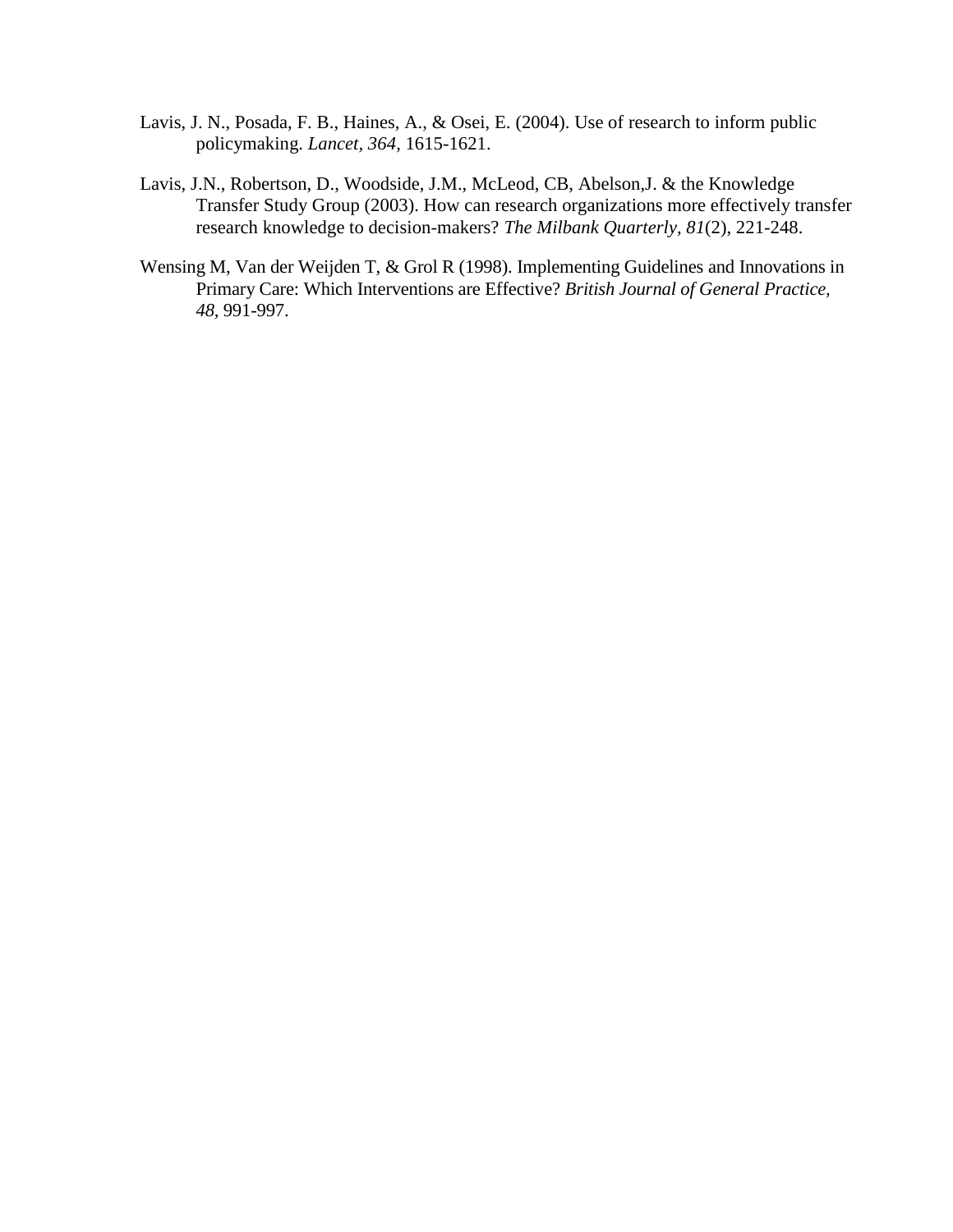### **Part 8. How do I evaluate?**

(0.5 hours)

For those who like logical progressions, here is a nice sequence:

Introduce policy ► change practitioner behavior ► impact population outcome

Sometimes it even works! A hospital EBP group reviewed the literature on skin preparation for venipuncture and concluded the literature favored chlorhexidine. They created a hospital wide policy, got their ordering/stores department to replace the alcohol swabs with chlorhexidine on the venipuncture preparation trays, had some strategies to communicate these changes to staff, and behold, the staff switched to using chlorhexidine for skin prep. A lovely example of the linear sequence above!

But in the scenario, some school boards have had a policy of quality daily fitness for some years already. Do the schools always follow it? No – they counter with "curriculum overload" and lack of time to fit in the fitness schedule.

Where the school principals insist on fitting daily activity in the schedule, there are students who take every opportunity to miss the event or participate with little enthusiasm and less energy expenditure, with equal impact on their body composition! To the opposite effect, you can see that one keen teacher, despite a lack of support by the principal, ensures that her students get fifteen minutes of high level activity each day, even when she is supposedly teaching math. Practitioners can, therefore, introduce changes in their own practice without a policy in place. Likewise, some students will take it upon themselves to get more than the suggested share of high level activity during recess breaks, so will get the fitness benefit without policy or teacher intervention!

If the practitioners follow the policy, is there an impact on the population? In the case of this scenario, can you prevent obesity? Five years later, is the rate of obesity at your school lower than before the policy was introduced? Does the obesity level of the children change?

Every step in this sequence is a fruitful area for program evaluation or a more formal funded research project. Studying how policy development and implementation take place, including factors that affect each stage, would increase our understanding about the policy process. We do not know very much about uptake of policy directives or how they get adapted at the local level. From our scenario, how does the policy about physical activity get carried out by the schools and how much does the principal alter the policy through interpretation, or how carefully do they monitor if the teachers are following the policy, or how many 'shortcuts' do teachers take, because they feel like they are getting behind in the curriculum?

There are some tools to evaluate research utilization in general. However, you can see that, with the scenario, you would be wise to evaluate more specific processes and outcomes, such as how many teachers did the daily activity, what percentage of days, estimated costs of training teachers, students grades, student fitness activities and rate of obesity in students.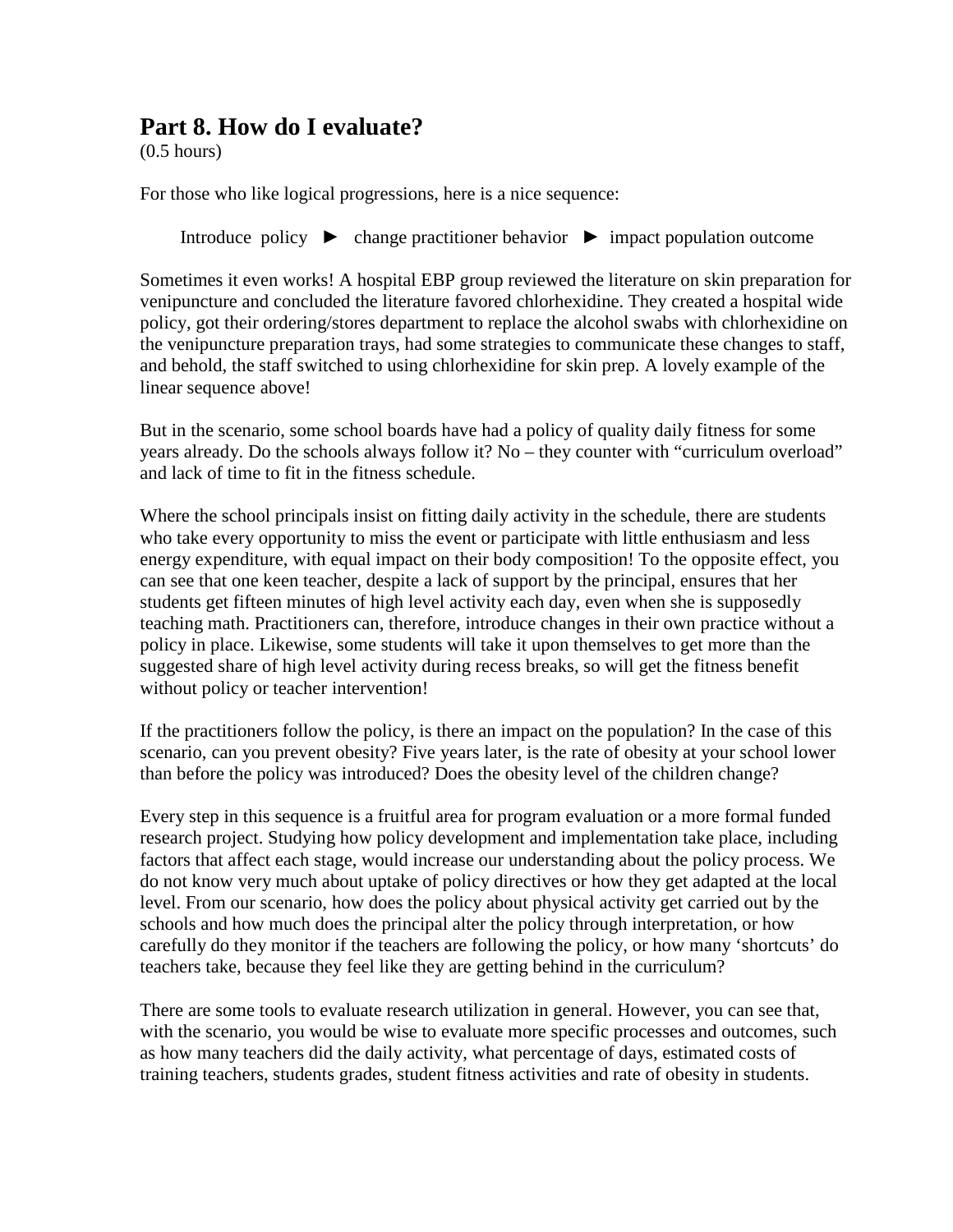

#### **Practice!**

How would you assess the outcome of your planned change (Part 7)? What outcomes could you assess in relation to:

- $\triangleright$  Policy development
- $\triangleright$  Policy uptake
- $\triangleright$  Teacher use of the policy
- $\triangleright$  Student participation
- $\triangleright$  Student outcomes



#### **Resolution of the scenario**

You now have a beginning understanding of evidence-informed decision making and are very prepared for your participation in the group. You have framed a clear question about increasing physical activity in the schools, and have considered what the barriers and supports might be both for policy development and implementation. You also have some ideas about outcomes to consider for evaluation in terms of reach, penetration, fidelity to the intervention and outcomes for students. You are a valuable and well-informed group member.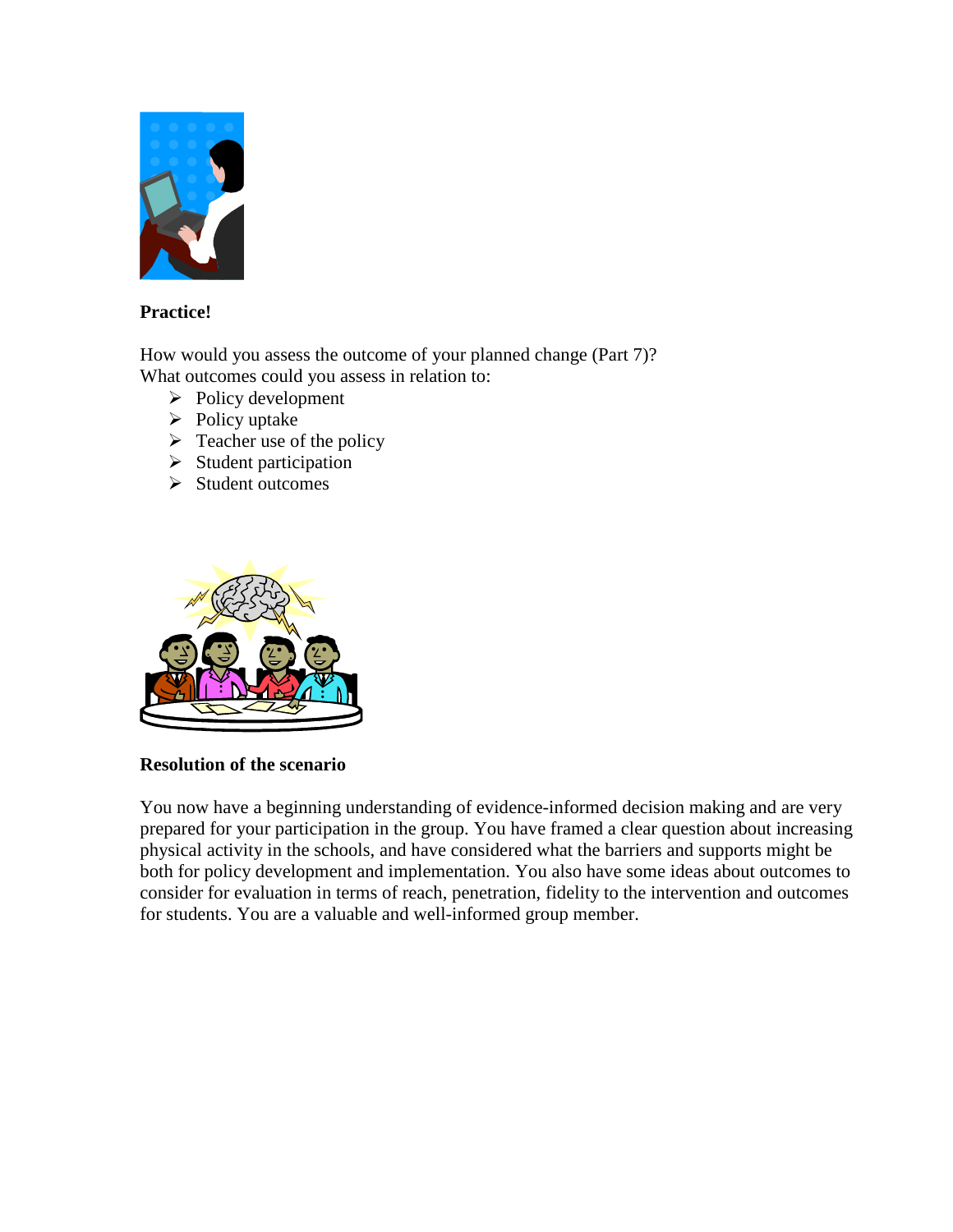#### **References:**

- Eccles M, Grimshaw J, Campbell M, & Ramsay C (2003). Research designs for studies evaluating the effectiveness of change and improvement strategies. *Quality and Safety in Health Care, 12*(1):47-52.
- Grimshaw JM, & Eccles MP (2004). Is evidence-based implementation of evidence-based care possible? *Medical Journal of Australia, 180*(6 Suppl), S50-S51.
- Grol R, & Grimshaw J (2003). From best evidence to best practice: effective implementation of change in patients' care. *The Lancet, 362*(9391), 1225-30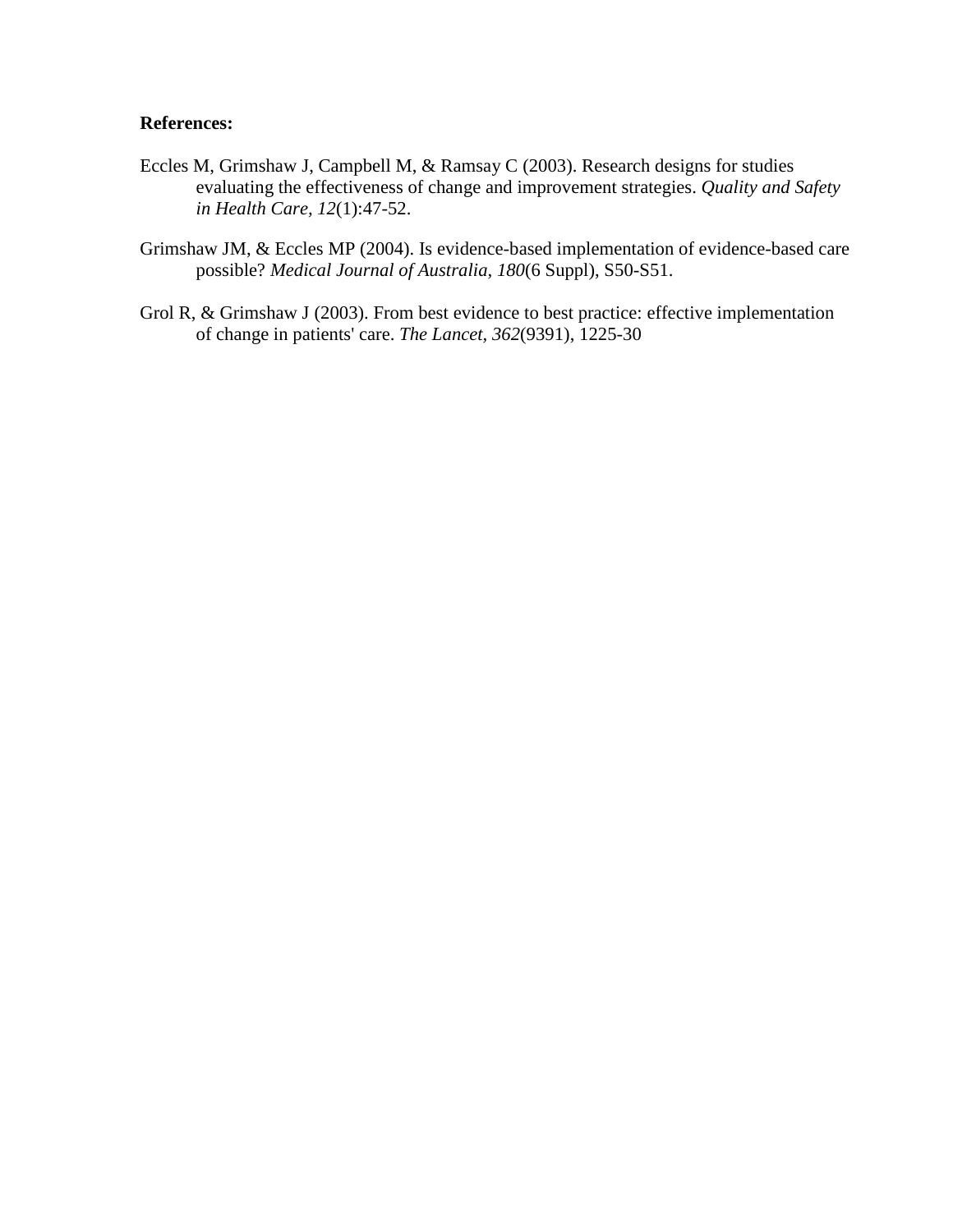# **Glossary**

**Bias:** a systematic error or departure from the truth in results.

**Cohort study**: a group of people with a common set of characteristics or set of characteristics that are followed up for a period of time to determine the incidence of an outcome; there is no comparison group.

Cullum, N., Ciliska, D., Haynes, R.B., & Marks, S. (2008). *Evidence-Based Nursing. An Introduction*. Oxford: Blackwell

**Case-control study:** an observational study that begins by comparing patients who have the health problem (cases) and control participants who do not have the health problem, and then looking back in time to identify the existence of possible causal factors. For example, the identification of patients with and without lung cancer and looking back in time to determine past smoking behavior (exposure to tobacco).

Dawson-Saunders, B., Trapp, R.G. (1994). *Basic and Clinical Biostatistics.* Norwalk: Appleton & Lange

**Case report**: detailed report of a person detailing signs, symptoms, progression of illness

**Case series**: a report on a series of patients with an outcome of interest. There is no comparison group.

**Confounder:** a variable that affects the observed relationship between two other variables. For example, alcohol consumption is related to lung cancer but does not cause the disease; instead, both alcohol and lung cancer are related to smoking (the confounder), which causes lung cancer.

Crombie, I.K. (1996). *The pocket guide to critical appraisal: A handbook for Healthcare Professionals*. London: BMJ Publishing Group.

**Evidence:** information or facts that are systematically obtained (i.e., obtained in a manner that is replicable, observable, credible, verifiable, or basically supportable).

Rycroft-Malone, J., & Stetler, C.B. (2004). Commentary on evidence, research, knowledge: a call for conceptual clarity. *Worldviews on Evidence-Based Nursing*; 1(2):98-101.

**Evidence-based medicine:** the conscientious, explicit and judicious use of the current best evidence in making decisions about the care of individual patients

Sackett. D.L., Rosenberg, W.M., Muir-Gray, J.A., Haynes, R.B., Richardson, W.S. (1996). Evidencebased medicine: what it is and what it isn't. *BMJ, 328*, 535-536

**Evidence-informed decision-making:** the use of evidence that contributes to decision making about particular problems or issues about best use of resources within institutions and across the healthcare system.

Canadian Health Services Research Foundation (2006). *Weighing Up the Evidence. Making evidenceinformed guidance accurate, achievable, and acceptable. A summary of the workshop held on September 29, 2005. http://www.chsrf.ca/other\_documents/evidence\_e.php#definition, last downloaded May 2008).*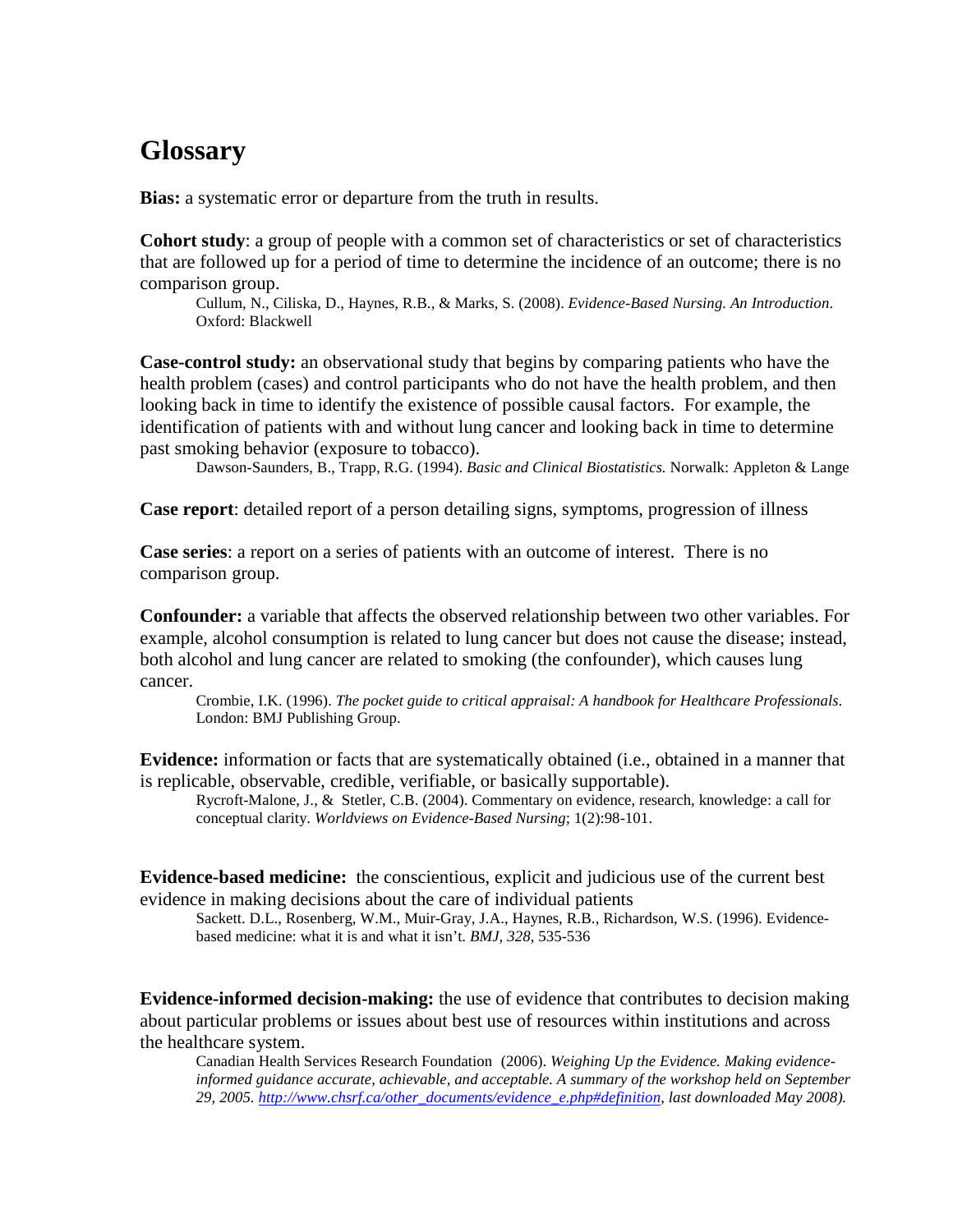**Dissemination**: involves identifying the appropriate audience and tailoring the message and medium to the audience. Dissemination activities can include such things as summaries/briefings to stakeholders, educational sessions with patients, practitioners and/or policy makers, engaging knowledge users in developing and executing dissemination/implementation plan, tools creation, and media engagement.

Canadian Institutes for Health Research *About Knolwedge Translation*. http://www.cihr-irsc.gc.ca/e/29418.html

**Knowledge translation:** is a dynamic and iterative process that includes synthesis, dissemination, exchange and ethically-sound application of knowledge to improve the health of Canadians, provide more effective health services and products and strengthen the health care system. This process takes place within a complex system of interactions between researches and knowledge users which may vary in intensity, complexity and level of engagement depending on the nature of the research and the findings as well as the needs of the particular knowledge user.

Canadian Institutes for Health Research *About Knolwedge Translation*. http://www.cihr-irsc.gc.ca/e/29418.html

**Knowledge exchange (formerly knowledge transfer):** is collaborative problem-solving between researchers and decision makers that happens through linkage and exchange. Effective knowledge exchange involves interaction between decision makers and researchers and results in mutual learning through the process of planning, producing, disseminating, and applying existing or new research in decision-making.

Canadian Health Services Research Foundation . *Glossary of Knowledge Exchange Terms Used by the Foundation*. http://www.chsrf.ca/keys/glossary\_e.php

**Meta-analysis:** a method for combining the results of several independent studies that measure the same outcomes so that an overall summary statistic can be calculated.

Dawson-Saunders, B., Trapp, R.G. (1994). *Basic and Clinical Biostatistics*. Norwalk: Appleton & Lange.

**Phenomenology:** an approach to enquiry that emphasizes the complexity of human experience and the need to understand that experience holistically, as it is actually lived.

Polit, D.F., & Hungler, B.P. (1997). *Essentials of Nursing Research: Methods, Appraisal and Utilization.* Philadelphia: Lippincott.

**Qualitative research:** research that aims to generate an understanding of complex, unquantifiable phenomena, such as people's experiences or perceptions. A few examples of types of qualitative research include phenomenology, grounded theory, participatory action research, and ethnography.

Cullum, N., Ciliska, D., Haynes, R.B., & Marks, S. (2008). *Evidence-Based Nursing. An Introduction*. Oxford: Blackwell.

**Randomized controlled trial (RCT):** a study design in which individuals are randomly allocated to receive alternative preventive, therapeutic or diagnostic interventions and then followed up to determine the effect of the interventions (one of the alternatives might be no intervention).